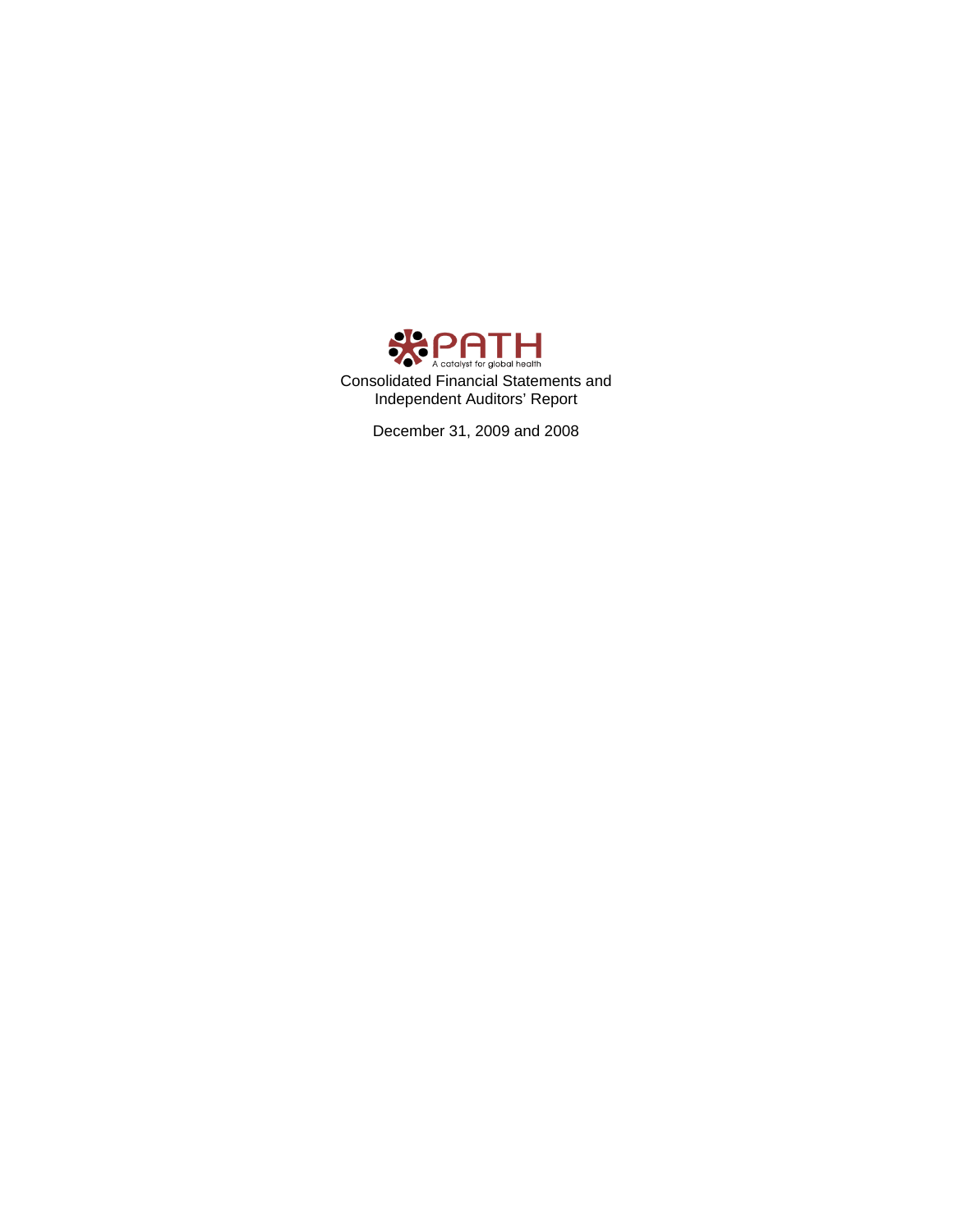# *Table of Contents*

|                                                                                      | Page     |
|--------------------------------------------------------------------------------------|----------|
| <b>Independent Auditors' Report</b>                                                  |          |
| <b>Financial Statements:</b><br><b>Consolidated Statements of Financial Position</b> | 2        |
| <b>Consolidated Statements of Unrestricted Activities</b>                            | 3        |
| Consolidated Statements of Changes in Net Assets                                     | 4        |
| <b>Consolidated Statements of Cash Flows</b>                                         | 5        |
| <b>Notes to Consolidated Financial Statements</b>                                    | $6 - 20$ |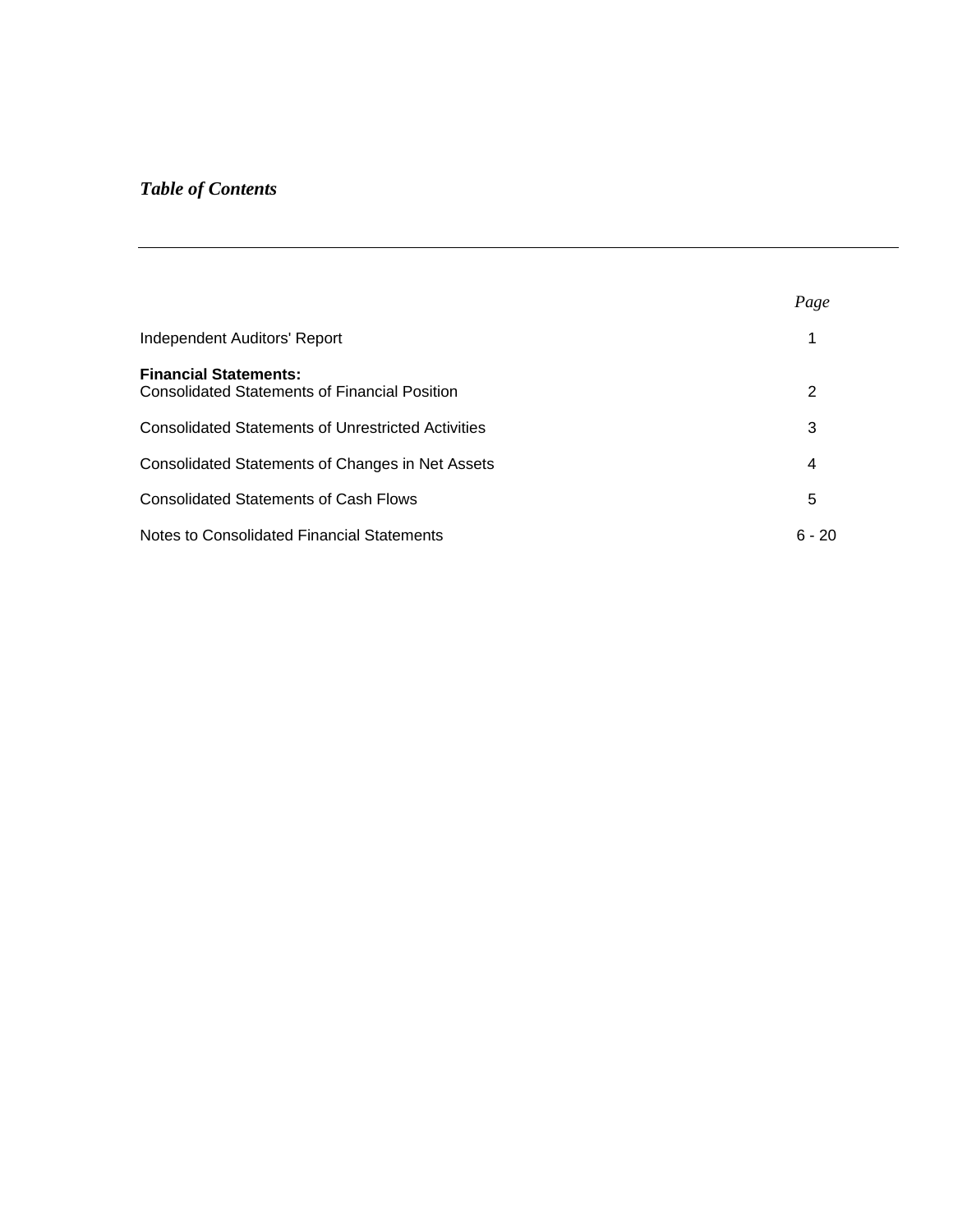# **CLARK NUBER**

#### *Independent Auditors' Report*

*Board of Directors Program for Appropriate Technology in Health (PATH) and Subsidiaries Seattle, Washington* 

Certified Public **Accountants** and Consultants

We have audited the accompanying consolidated statements of financial position of Program for Appropriate Technology in Health (PATH) and Subsidiaries (collectively, the Organization) as of December 31, 2009 and 2008, and the related consolidated statements of unrestricted activities, changes in net assets, and cash flows for the years then ended. These consolidated financial statements are the responsibility of the Organization's management. Our responsibility is to express an opinion on these financial statements based on our audits.

We conducted our audits in accordance with auditing standards generally accepted in the United States of America. Those standards require that we plan and perform the audits to obtain reasonable assurance about whether the financial statements are free of material misstatement. An audit includes examining, on a test basis, evidence supporting the amounts and disclosures in the financial statements. An audit also includes assessing the accounting principles used and significant estimates made by management, as well as evaluating the overall financial statement presentation. We believe that our audits provide a reasonable basis for our opinion.

In our opinion, the consolidated financial statements referred to above present fairly, in all material respects, the financial position of the Organization as of December 31, 2009 and 2008, and the changes in its net assets and its cash flows for the years then ended, in conformity with accounting principles generally accepted in the United States of America.

Clark Nuber P.S.

 Certified Public Accountants May 6, 2010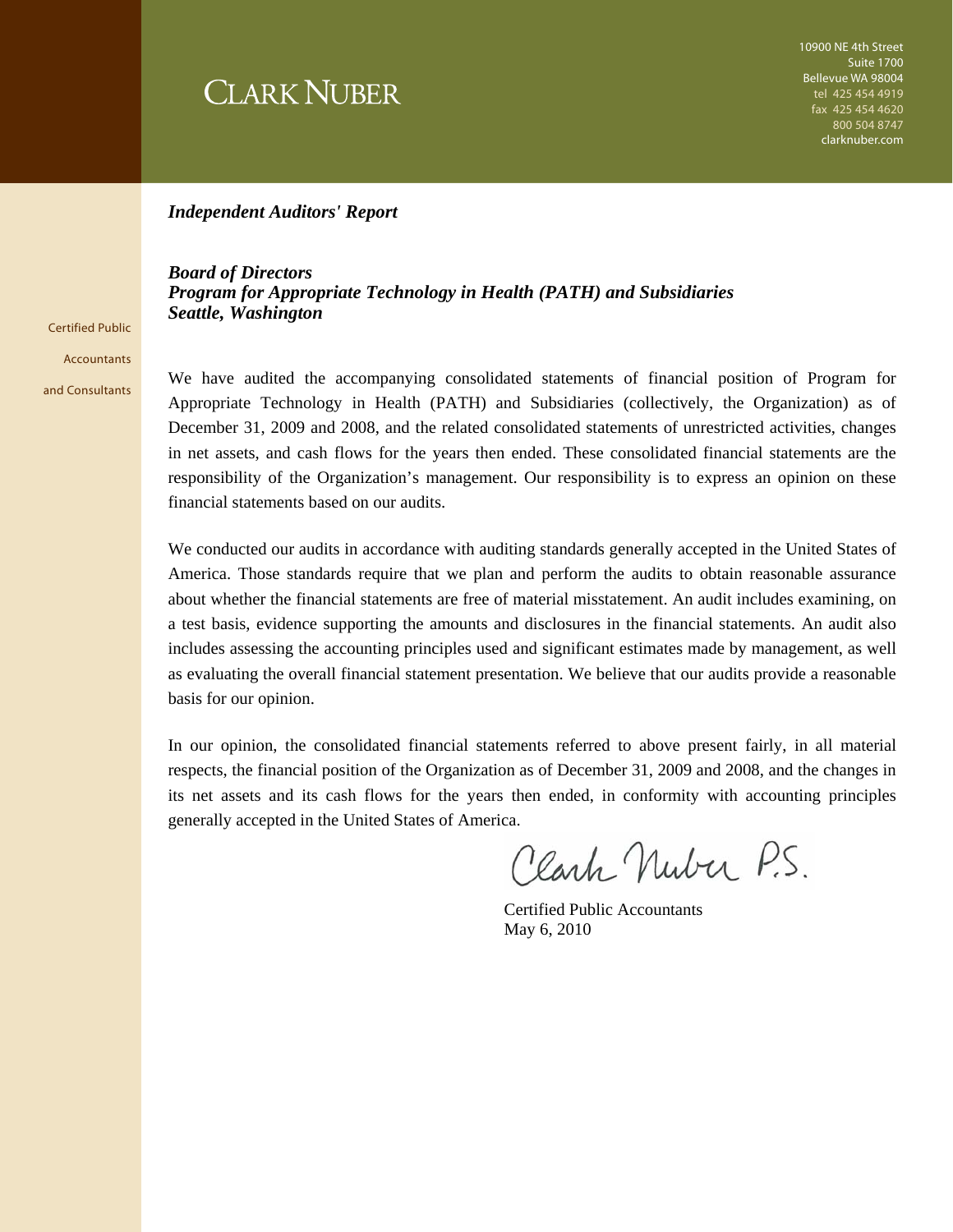# *Consolidated Statements of Financial Position (In Thousands of Dollars)*

|                                                      | December 31, | 2009          |    | 2008    |
|------------------------------------------------------|--------------|---------------|----|---------|
| <i><b>Assets</b></i>                                 |              |               |    |         |
| Cash and cash equivalents                            |              | \$<br>72,521  | \$ | 72,367  |
| Investments                                          |              | 292,808       |    | 251,542 |
| Contributions and grants receivable, net             |              | 459,288       |    | 453,235 |
| Prepaid expenses and other                           |              | 1,882         |    | 1,619   |
| Other receivables                                    |              | 5,533         |    | 1,932   |
| Furniture, equipment and leasehold improvements, net |              | 16,861        |    | 4,339   |
| Patent, net                                          |              | 941           |    | 1,120   |
| <b>Total Assets</b>                                  |              | 849,834       | S. | 786,154 |
| <b>Liabilities and Net Assets</b>                    |              |               |    |         |
| Accounts payable                                     |              | \$<br>17,532  | \$ | 9,083   |
| Accrued expenses and other liabilities               |              | 15,337        |    | 5,919   |
| Notes payable                                        |              | 8,296         |    | 1,183   |
| <b>Total Liabilities</b>                             |              | 41,165        |    | 16,185  |
| <b>Net Assets:</b>                                   |              |               |    |         |
| Unrestricted                                         |              | 17,476        |    | 14,381  |
| Temporarily restricted                               |              | 787,828       |    | 752,225 |
| Permanently restricted                               |              | 3,365         |    | 3,363   |
| <b>Total Net Assets</b>                              |              | 808,669       |    | 769,969 |
| <b>Total Liabilities and Net Assets</b>              |              | \$<br>849,834 | S. | 786,154 |

*The accompanying notes are an integral part of the financial statements.*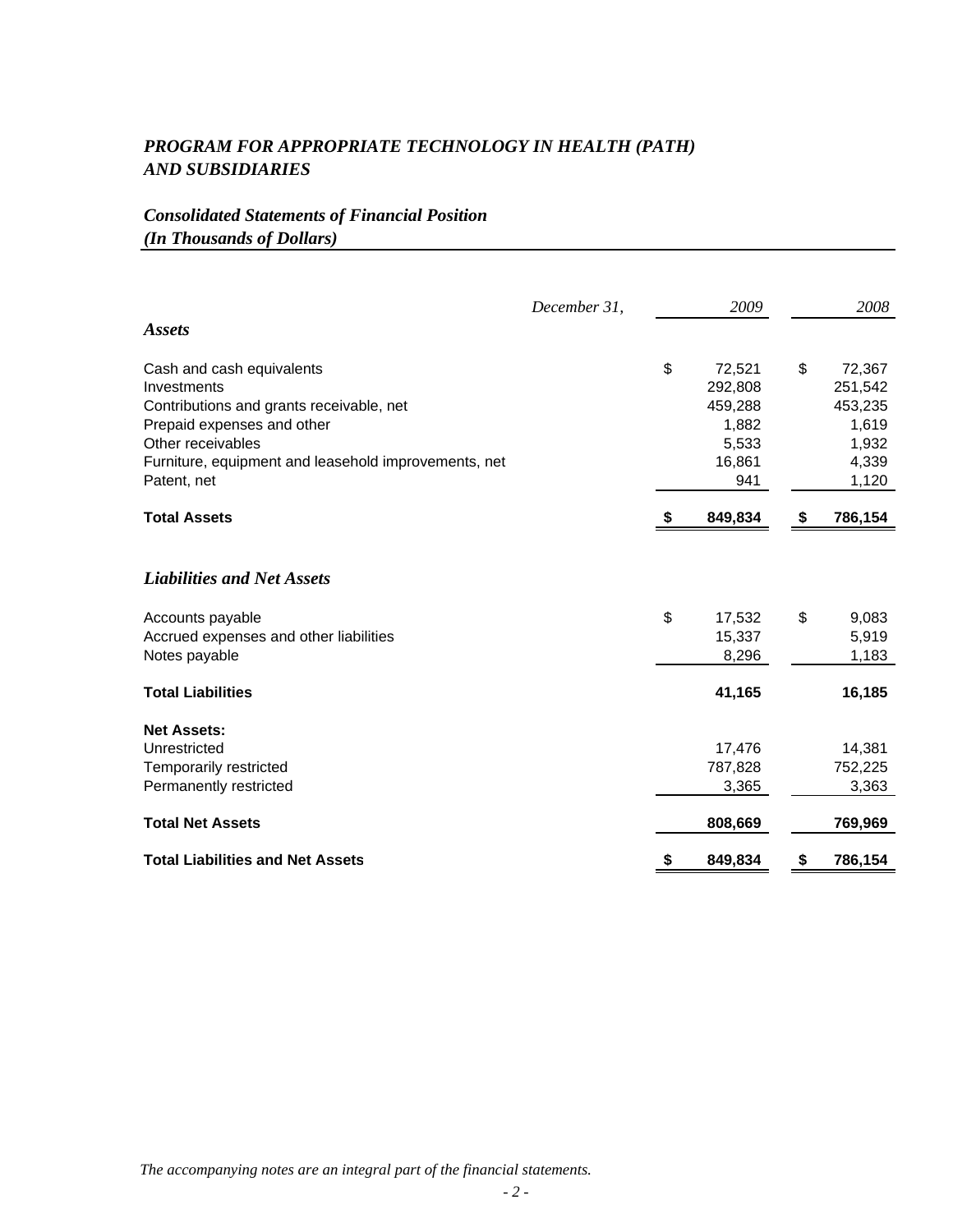# *Consolidated Statements of Unrestricted Activities (In Thousands of Dollars)*

|                                                                                                                                 | For the Years Ended December 31, | 2009             | 2008             |
|---------------------------------------------------------------------------------------------------------------------------------|----------------------------------|------------------|------------------|
| <b>Revenues, Gains and Other Support:</b><br>Contributions and grants - government,<br>international, agencies and foundations: |                                  |                  |                  |
| Contributions and grants released from restriction                                                                              |                                  | \$<br>250,018    | \$<br>184,604    |
| Unrestricted private contributions                                                                                              |                                  | 2,448            | 2,061            |
|                                                                                                                                 |                                  | 252,466          | 186,665          |
| Other income:<br>Investment income                                                                                              |                                  | 3,396            | 32               |
| Program service revenue                                                                                                         |                                  | 80               | 100              |
| License and royalty income                                                                                                      |                                  | 67               | 60               |
| Other                                                                                                                           |                                  | 583              | 518              |
|                                                                                                                                 |                                  | 4,126            | 710              |
| <b>Total Revenues, Gains and Other Support</b>                                                                                  |                                  | 256,592          | 187,375          |
| <b>Expenses:</b>                                                                                                                |                                  |                  |                  |
| Program services:                                                                                                               |                                  |                  |                  |
| Vaccines and immunizations                                                                                                      |                                  | 128,143          | 86,140           |
| Emerging and epidemic diseases                                                                                                  |                                  | 42,383           | 33,762           |
| Reproductive health                                                                                                             |                                  | 21,905           | 18,368           |
| Health technologies<br>Maternal and child health                                                                                |                                  | 16,773<br>16,539 | 13,083<br>12,179 |
| Cross program                                                                                                                   |                                  | 267              | 124              |
|                                                                                                                                 |                                  | 226,010          | 163,656          |
| Support services:                                                                                                               |                                  |                  |                  |
| Fundraising                                                                                                                     |                                  | 1,258            | 1,311            |
| Bid and proposal                                                                                                                |                                  | 2,109            | 2,475            |
| Management and general                                                                                                          |                                  | 24,078           | 21,744           |
|                                                                                                                                 |                                  | 27,445           | 25,530           |
| <b>Total Expenses</b>                                                                                                           |                                  | 253,455          | 189,186          |
| <b>Change in Unrestricted Net Assets</b>                                                                                        |                                  | \$<br>3,137      | \$<br>(1, 811)   |

*The accompanying notes are an integral part of the financial statements.*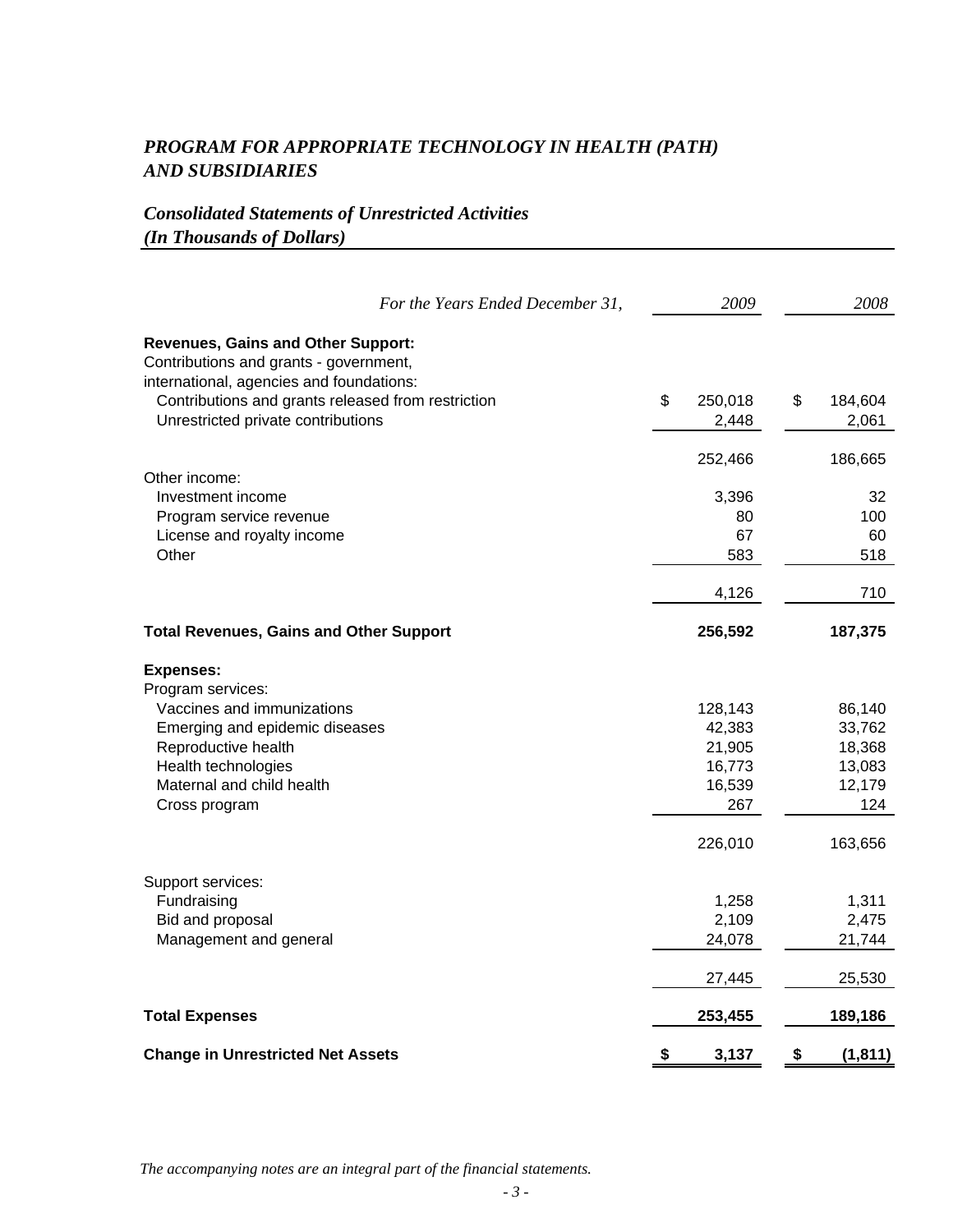# *Consolidated Statements of Changes in Net Assets (In Thousands of Dollars)*

| For the Years Ended December 31,                                                                                                                                                                        | 2009                                     | 2008                                     |
|---------------------------------------------------------------------------------------------------------------------------------------------------------------------------------------------------------|------------------------------------------|------------------------------------------|
| <b>Unrestricted Net Assets:</b><br>Contributions and grants released from restrictions<br>Total unrestricted revenue, gains, and other support<br>Total unrestricted expenses                           | \$<br>250,018<br>6,574<br>(253, 455)     | \$<br>184,604<br>2,771<br>(189, 186)     |
| <b>Change in Unrestricted Net Assets</b>                                                                                                                                                                | 3,137                                    | (1, 811)                                 |
| <b>Temporarily Restricted Net Assets:</b><br>Contributions and grants<br>Investment income<br>Contributions and grants released from restrictions<br><b>Change in Temporarily Restricted Net Assets</b> | 277,762<br>7,817<br>(250, 018)<br>35,561 | 265,049<br>6,606<br>(184, 604)<br>87,051 |
| <b>Permanently Restricted Net Assets:</b><br>Contributions                                                                                                                                              | 2                                        | 21                                       |
| <b>Change in Permanently Restricted Net Assets</b>                                                                                                                                                      | $\mathbf{2}$                             | 21                                       |
| <b>Total Change in Net Assets</b>                                                                                                                                                                       | 38,700                                   | 85,261                                   |
| Net assets, beginning of year                                                                                                                                                                           | 769,969                                  | 684,708                                  |
| Net Assets, End of Year                                                                                                                                                                                 | 808,669                                  | 769,969                                  |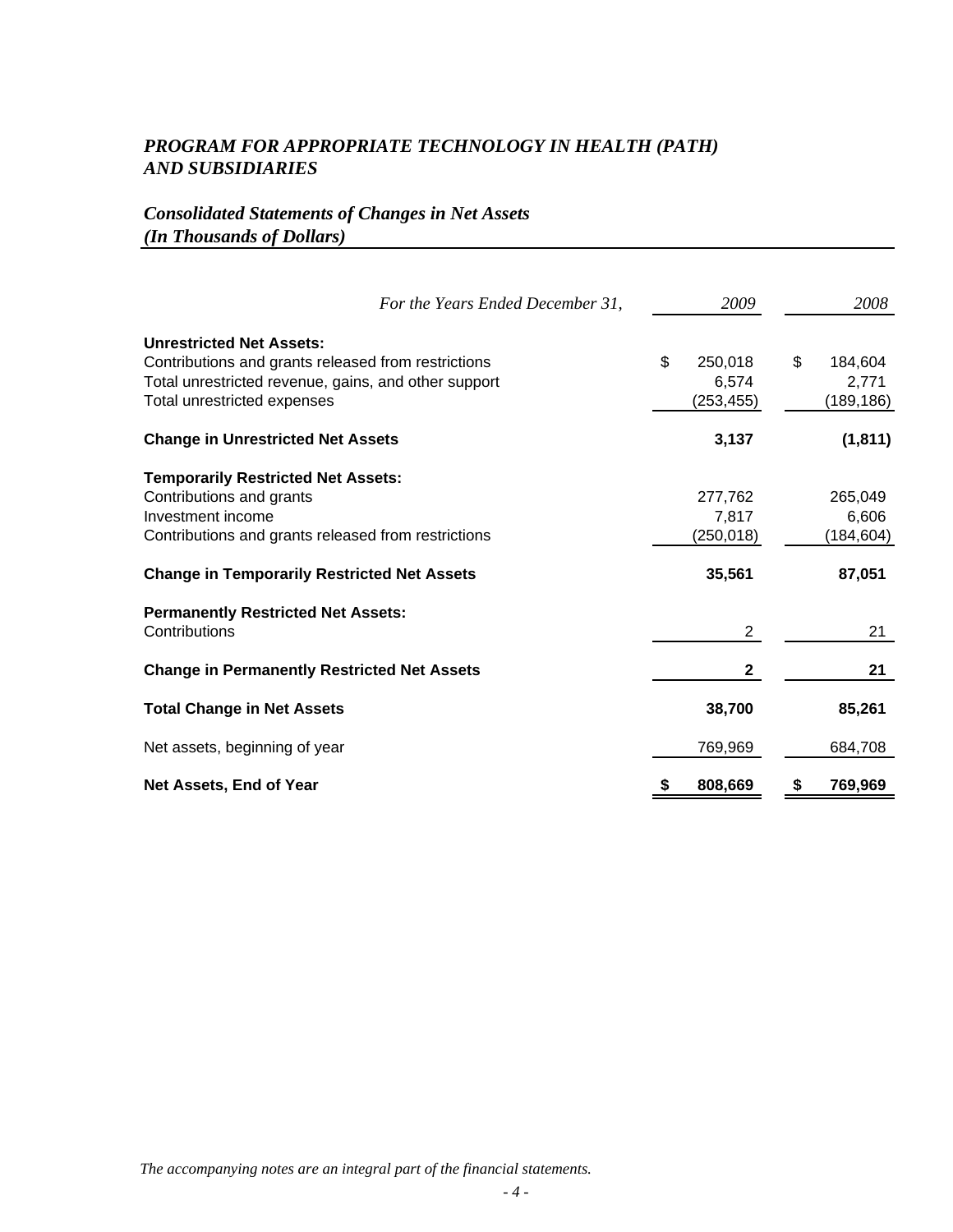# *Consolidated Statements of Cash Flows (In Thousands of Dollars)*

| For the Years Ended December 31,                                                                                                                                                                                                                                                                     | 2009                                                 |    | 2008                                             |
|------------------------------------------------------------------------------------------------------------------------------------------------------------------------------------------------------------------------------------------------------------------------------------------------------|------------------------------------------------------|----|--------------------------------------------------|
| <b>Cash Flows from Operating Activities:</b><br>Change in net assets<br>Adjustments to reconcile change in net assets to                                                                                                                                                                             | \$<br>38,700                                         | \$ | 85,261                                           |
| net cash provided by operating activities:<br>Depreciation and amortization<br>Unrealized (gain) loss on investments<br>(Gain) Loss on sale of equipment<br>Contributions restricted for endowment<br>Changes in assets and liabilities:<br>Contributions and grants receivable<br>Other receivables | 2,385<br>(5,012)<br>(4)<br>(2)<br>(6,053)<br>(3,601) |    | 2,022<br>3,697<br>8<br>(21)<br>(61, 377)<br>(52) |
| Prepaid expenses and other<br>Accounts payable<br>Accrued expenses and other liabilities                                                                                                                                                                                                             | (263)<br>6,123<br>9,418                              |    | (285)<br>2,520<br>836                            |
| <b>Net Cash Provided by Operating Activities</b>                                                                                                                                                                                                                                                     | 41,691                                               |    | 32,609                                           |
| <b>Cash Flows from Investing Activities:</b><br>Purchases of furniture, equipment and leasehold improvements<br>Proceeds from sale of equipment<br>Purchases of investments<br>Proceeds from maturity/sales of investments                                                                           | (12, 432)<br>34<br>(96, 695)<br>60,441               |    | (1,046)<br>(66, 731)<br>45,331                   |
| <b>Net Cash Used by Investing Activities</b>                                                                                                                                                                                                                                                         | (48, 652)                                            |    | (22, 446)                                        |
| <b>Cash Flows from Financing Activities:</b><br>Payments on notes payable<br>Proceeds from borrowings on notes payable<br>Proceeds from contributions restricted for endowment                                                                                                                       | (387)<br>7,500<br>2                                  |    | (330)<br>21                                      |
| <b>Net Cash Provided (Used) by Financing Activities</b>                                                                                                                                                                                                                                              | 7,115                                                |    | (309)                                            |
| <b>Net Change in Cash and Cash Equivalents</b>                                                                                                                                                                                                                                                       | 154                                                  |    | 9,854                                            |
| Cash and cash equivalents, beginning of year                                                                                                                                                                                                                                                         | 72,367                                               |    | 62,513                                           |
| Cash and Cash Equivalents, End of Year                                                                                                                                                                                                                                                               | \$<br>72,521                                         | S  | 72,367                                           |
| <b>Supplemental Disclosure of Cash Flow Information:</b><br>Cash paid during the year for interest                                                                                                                                                                                                   | \$<br>27                                             | \$ | 57                                               |
| <b>Supplemental Disclosure of Noncash Investing Activities:</b><br>Leasehold improvement purchases included in accounts payable                                                                                                                                                                      | \$<br>2,326                                          | \$ |                                                  |

*The accompanying notes are an integral part of the financial statements.*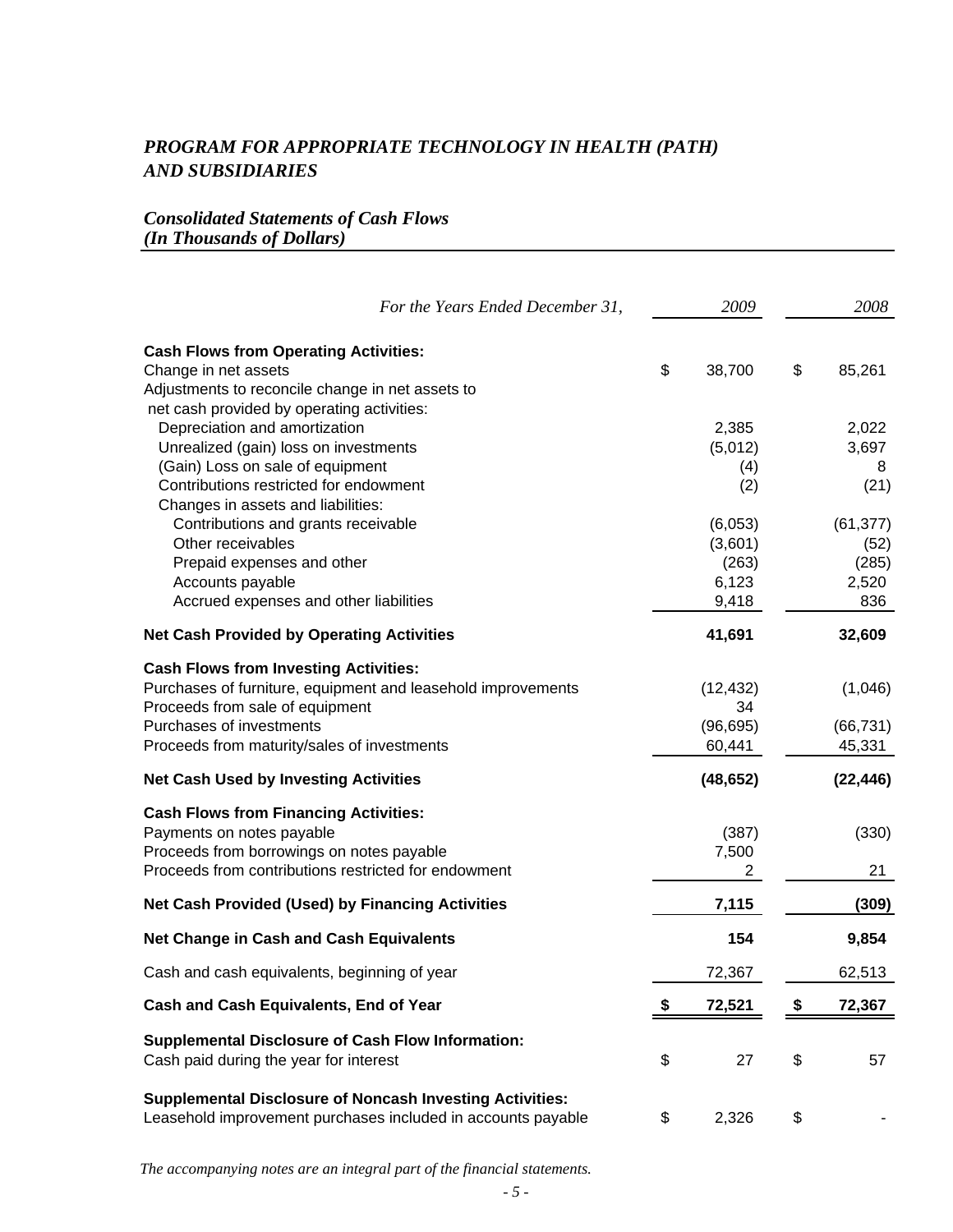#### *Notes to Consolidated Financial Statements For the Years Ended December 31, 2009 and 2008*

#### *Note 1 - Organization and Summary of Accounting Policies*

**Organization -** Program for Appropriate Technology in Health (PATH) and its Subsidiaries (collectively, the Organization) is a 501(c)(3) nonprofit, nongovernmental organization incorporated in the State of Washington. PATH creates sustainable, culturally relevant solutions, enabling communities worldwide to break longstanding cycles of poor health. By collaborating with diverse public and private-sector partners, PATH helps provide appropriate health technologies and vital strategies that change the way people think and act. PATH's work improves global health and well-being.

Headquartered in Seattle, PATH has offices in 29 cities in 20 countries. PATH currently works in more than 70 countries in the areas of emerging and epidemic diseases, health technologies, maternal and child health, reproductive health, and vaccines and immunization. For more information, please visit www.path.org.

**Basis of Presentation -** The consolidated financial statements of the Organization have been prepared on the accrual basis of accounting under United States generally accepted accounting principles. The consolidated financial statements include the accounts of PATH and PATH's wholly-owned subsidiaries, PACTEC, Inc. (PACTEC), a 501(c)(2) title-holding organization, and PATH Vaccine Solutions (PVS), a 501(c)(3) nonprofit corporation formed to advance the development of vaccines to improve the health of children worldwide. PACTEC's operations were not significant for the years ended December 31, 2009 and 2008. All intercompany accounts and transactions have been eliminated in consolidation.

Net assets and revenue, expenses, gains and losses are classified based on the existence or absence of donor-imposed restrictions. Accordingly, the net assets of the Organization are classified and reported as follows:

Unrestricted net assets - Net assets that are not subject to donor-imposed stipulations.

Temporarily restricted net assets - Net assets subject to donor-imposed stipulations that may or will be met either by actions of the Organization and/or the passage of time. Temporarily restricted net assets as of December 31, 2009 and 2008, were donor-restricted for various specific program activities.

Permanently restricted net assets - Net assets restricted by donor-imposed stipulations to be invested in perpetuity. The income from these funds is available for current use.

Support and revenue are reported as increases in unrestricted net assets unless the use of the related assets is limited by donor-imposed restrictions. Expenses are reported as decreases in unrestricted net assets. Gains and losses on investments and other assets or liabilities are reported as increases or decreases in unrestricted net assets unless their use is restricted by explicit donor stipulation or by law. Temporary restrictions expire when the donor-stipulated purpose has been fulfilled and/or the donor-stipulated time period has elapsed. Expirations of temporary restrictions result in the reclassification of temporarily restricted net assets to unrestricted net assets and are reported in the statement of activities as contributions and grants released from restrictions.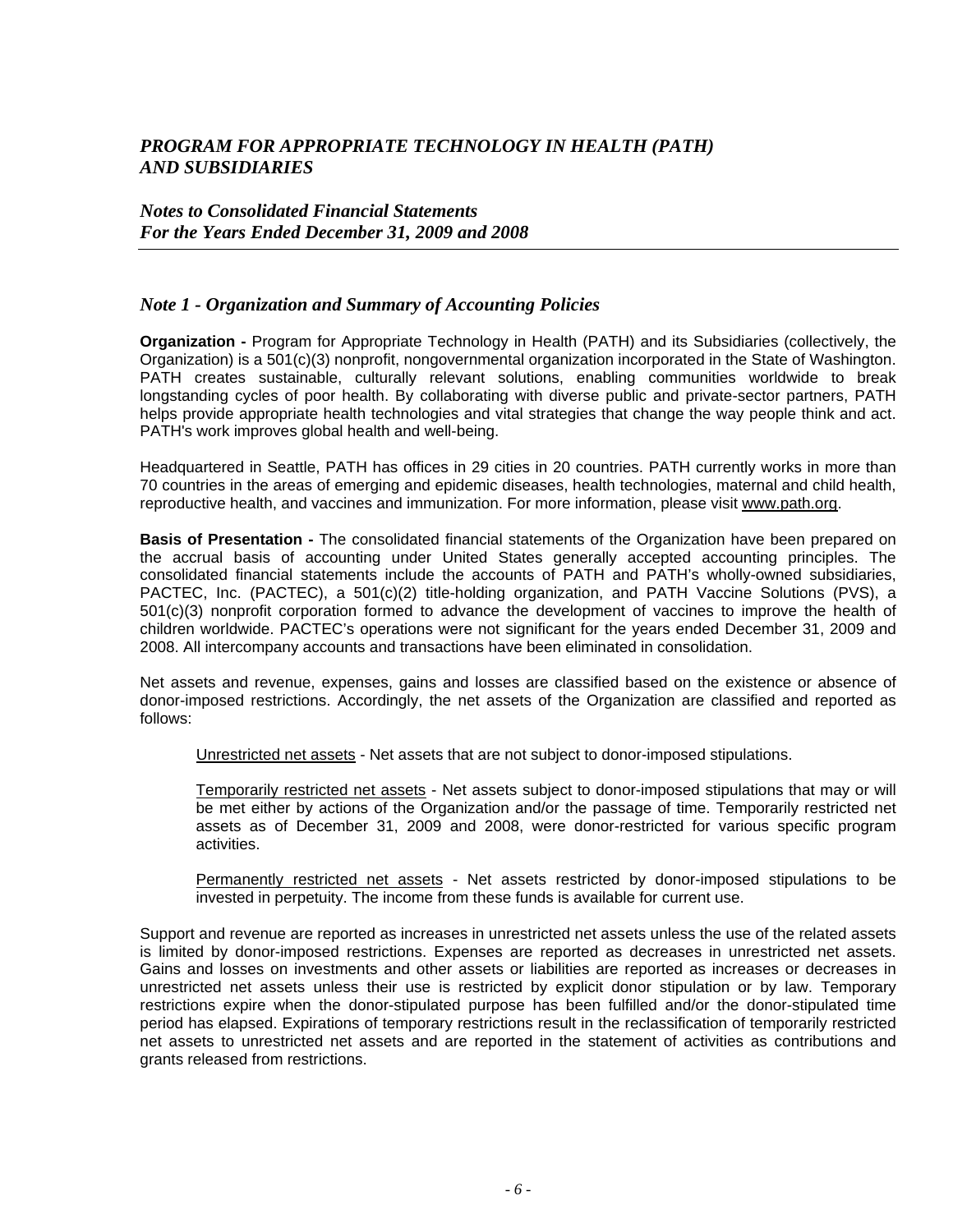#### *Notes to Consolidated Financial Statements For the Years Ended December 31, 2009 and 2008*

#### *Note 1 - Continued*

**Fair Value Measurements -** U.S. generally accepted accounting principles provides a framework for measuring fair value. To increase consistency and comparability in fair value measurements, the framework requires fair value to be determined based on the exchange price that would be received for an asset or paid to transfer a liability (exit price) in the principal or most advantageous market for the asset or liability in an orderly transaction between market participants.

The framework uses a three-level valuation hierarchy based on observable and non-observable inputs. Observable inputs consist of data obtained from independent sources. Non-observable inputs reflect market assumptions. These two types of inputs are used to create the fair value hierarchy, giving preference to observable inputs.

Assets and liabilities classified as Level 1 have fair values based on unadjusted quoted market prices for identical instruments in active markets. Assets and liabilities classified as Level 2 have fair values based on quoted prices for similar instruments in active markets, quoted prices for identical or similar instruments in inactive markets, and model-derived valuations whose inputs are observable. Assets and liabilities classified as Level 3 have fair values based on value drivers that are unobservable.

Financial instruments reported at fair value on a recurring basis include investments. Financial instruments not reported at fair value on a recurring basis include receivables, accounts payable and notes payable. The carrying amounts of these financial instruments approximate fair value.

**Cash and Cash Equivalents -** For purposes of the consolidated statement of cash flows, the Organization considers all highly liquid debt instruments purchased with an original maturity of three months or less, other than those held in the Organization's investment portfolio, to be cash equivalents.

**Investments -** Investments in debt securities and equity securities with readily determinable market values are recorded at fair value. The fair value of investments in securities traded on national securities exchanges is valued at the closing price on the last business day of the fiscal year (Level 1 inputs); securities traded on the over-the-counter market are valued at the last reported bid price (Level 2 inputs). Unrealized and realized gains and losses on these investments are reported in the statement of activities and changes in net assets. Securities are generally held in custodial investment accounts administered by certain financial institutions.

Investment securities, in general, are exposed to various risks, including interest rate, credit and overall market volatility. Due to the level of risk associated with certain long-term investments, it is possible that changes in the values of these investments will occur in the near term and that such changes could materially affect the amounts reported in the consolidated statements of financial position.

**Investment Return -** Investment return consists primarily of income earned on cash, cash equivalents and investments, and is recorded as earned. Where directed by donor or grantor, interest earned on award advances is credited to a specific restricted fund for future use as specified in the award agreement. All other interest income earned is credited to other restricted and unrestricted fund balances as is appropriate.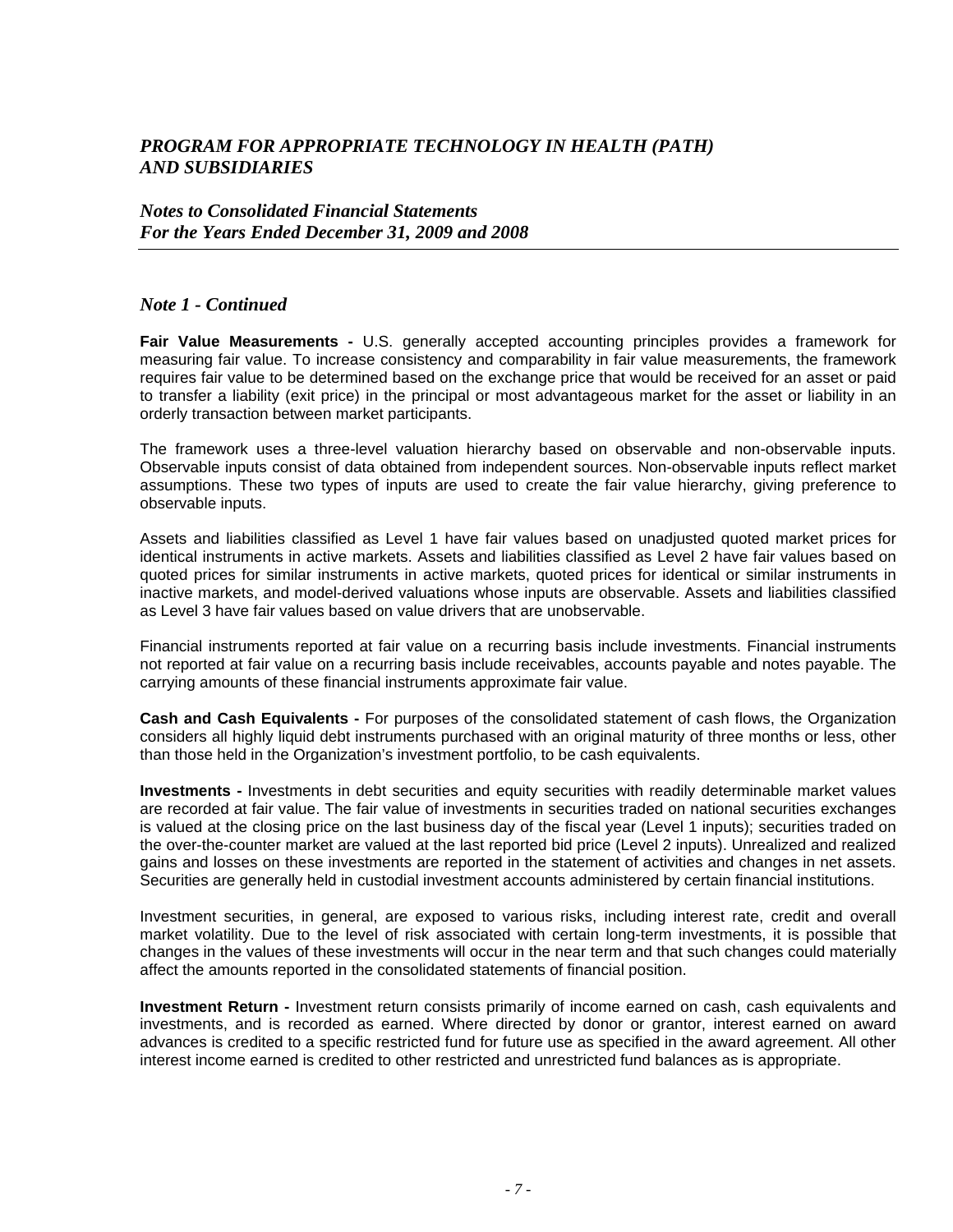*Notes to Consolidated Financial Statements For the Years Ended December 31, 2009 and 2008* 

#### *Note 1 - Continued*

**Collaborations -** Grants, contracts and temporarily restricted contributions are used to fund projects related to global health. In connection with these projects, the Organization works with collaborating partners to assess health problems, identify and implement solutions and evaluate results. Accordingly, the Organization enters into funding agreements and cooperative agreements with these collaborating partners including international agencies, ministries of health, nongovernmental organizations and universities, et cetera. Subagreements and subcontracts awarded from these projects funded by temporarily restricted contributions to other organizations and recorded as expense totaled \$125,486,508 and \$79,900,742 in 2009 and 2008, respectively.

**Furniture, Equipment and Leasehold Improvements -** The Organization capitalizes furniture, equipment and leasehold improvements with a cost of \$5,000 or greater. The cost of furniture and equipment is depreciated over the estimated useful life of the asset and is computed using the straight-line method. Leasehold improvements are amortized over the lives of the respective leases or the service lives of the improvements, whichever is shorter. Maintenance and repairs are charged to expense as incurred.

**Patent -** The donated patent is stated at the original assessed value less amortization computed on the straight-line method over eighteen and one quarter years, the life of the patent.

**Vulnerability from Certain Concentrations -** Financial instruments that potentially subject the Organization to concentrations of credit and market risk consist primarily of cash and cash equivalents and investments. Cash and cash equivalents held by financial institutions at times exceed federally insured limits.

For the years ended December 31, 2009 and 2008, 60% and 58%, respectively, of the Organization's total unrestricted contribution revenue is from one organization and 74% and 84%, respectively, of gross contributions and grants receivable are from one organization. For the years ended December 31, 2009 and 2008, 22% and 22%, respectively, of the Organization's total unrestricted contribution revenue consists of awards from the United States government, and 16% and 11%, respectively, of gross contributions and grants receivable are from the United States government. Management is aware of the related vulnerabilities but does not anticipate any losses in connection with these concentrations. Management continues to seek improved diversification from donors and funding sources.

**Functional Allocation of Expenses -** The costs of providing the various programs and other activities have been summarized on a functional basis in the consolidated statement of activities and changes in net assets. Accordingly, certain costs have been allocated among the programs and supporting services benefited. Additionally, the Organization incurs various fundraising expenses.

**Donated Goods and Services -** Donations of goods, including property and equipment, are recorded as support at their estimated fair values at the date of donation. Such donations are reported as unrestricted support unless the donor has restricted the donated asset to a specific purpose. Donated services are recognized if the services received (i) create or enhance non-financial assets or (ii) require specialized skills, are provided by individuals possessing those skills and would need to be purchased if not provided by donation. In-kind donations totaled \$11,449,347 and \$8,598,035 for the years ended December 31, 2009 and 2008, respectively, and are included in program services expense.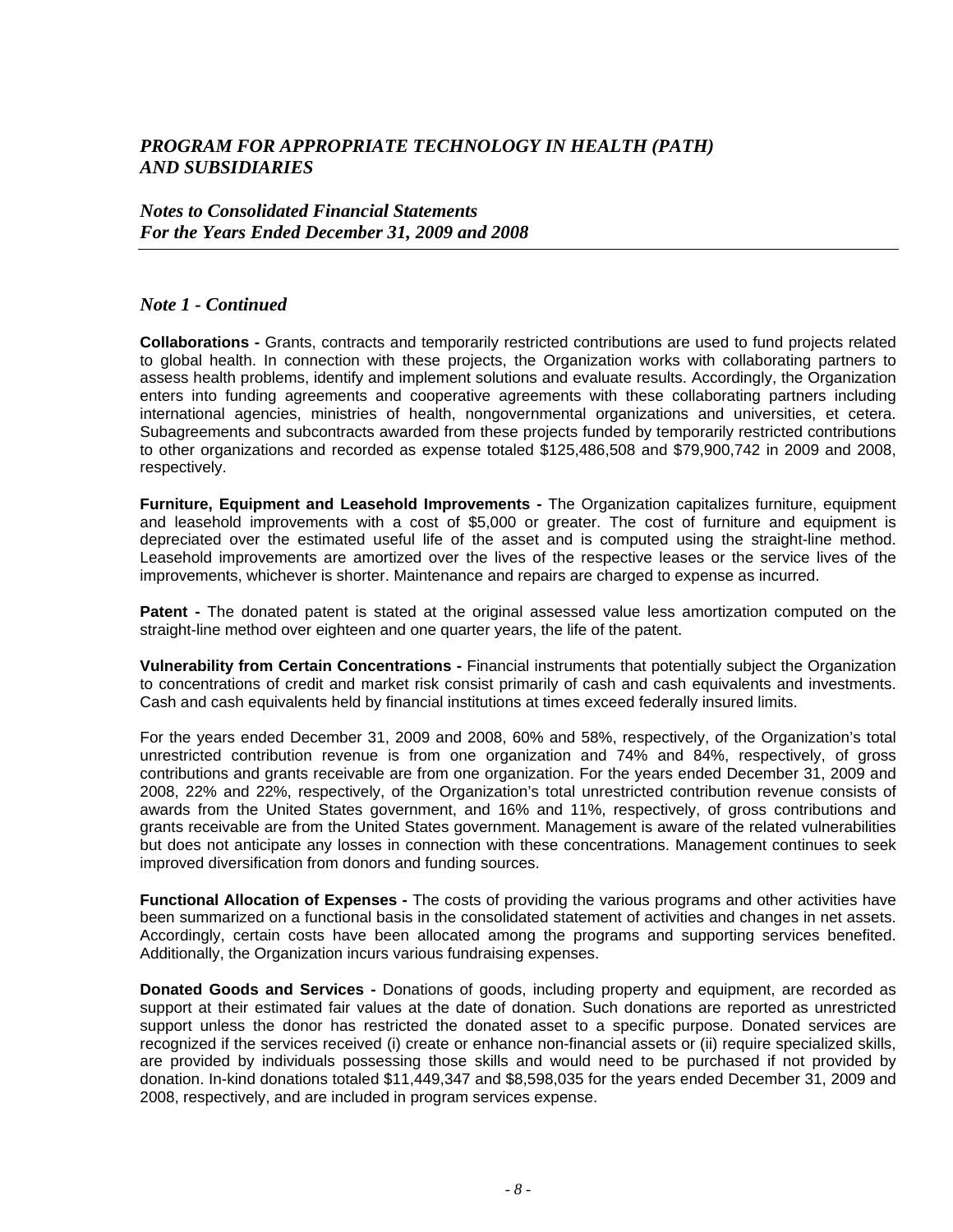#### *Notes to Consolidated Financial Statements For the Years Ended December 31, 2009 and 2008*

#### *Note 1 - Continued*

**Tax Exempt Status -** The IRS has determined that PATH is exempt from federal income taxes under provisions of Section 501(c)(3) of the Internal Revenue Code. It is classified as an organization that is not a private foundation under 501(a) of the Code. PACTEC is exempt from federal income taxes under provisions of Section 501(c)(2) of the Internal Revenue Code. PATH Vaccine Solutions is a supporting 501(c)(3) organization to PATH.

**Use of Estimates -** The preparation of financial statements in accordance with accounting principles generally accepted in the United States of America requires management to make estimates and assumptions that affect the reported amounts of assets and liabilities, the disclosure of contingent assets and liabilities at the date of the financial statements and the reported amounts of revenues and expenses during the reporting period. Actual results could differ from those estimates.

**Subsequent Events -** The Organization has evaluated subsequent events through May 6, 2010, the date on which the financial statements were available to be issued. There were no material subsequent events to report as of May 6, 2010.

#### *Note 2 - Cash and Cash Equivalents*

Cash and cash equivalents consisted of the following at December 31:

|                                                          | (in thousands)  |    |                 |  |
|----------------------------------------------------------|-----------------|----|-----------------|--|
|                                                          | 2009            |    | 2008            |  |
| Money market accounts and other cash equivalents<br>Cash | 69.448<br>3,073 | \$ | 67,879<br>4,488 |  |
|                                                          | 72.521          |    | 72.367          |  |

When specified by funding agreement, the Organization holds project-related funds in separate bank accounts. Cash and cash equivalents held in bank accounts outside of the United States totaled \$3,210,016 and \$4,523,626 at December 31, 2009 and 2008, respectively.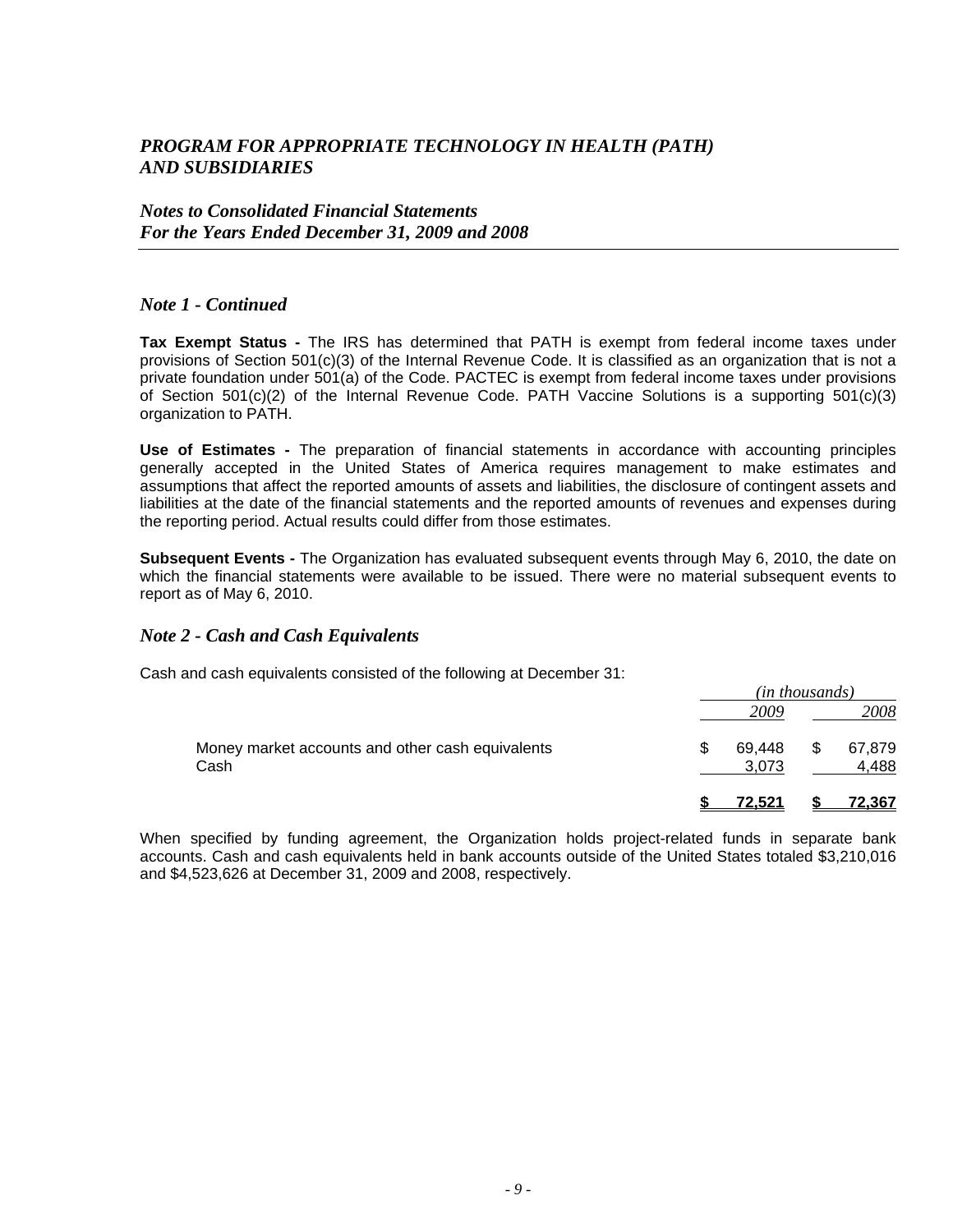### *Notes to Consolidated Financial Statements For the Years Ended December 31, 2009 and 2008*

#### *Note 3 - Investments*

Investments consisted of the following at December 31:

|                                            |   | (in thousands) |   |         |  |
|--------------------------------------------|---|----------------|---|---------|--|
|                                            |   | 2009           |   | 2008    |  |
| Corporate bonds                            | S | 149.081        | S | 111,709 |  |
| U.S. and state government securities       |   | 67,638         |   | 19,345  |  |
| Government guaranteed corporate securities |   | 33,931         |   |         |  |
| Asset-backed securities                    |   | 28,281         |   | 33,032  |  |
| Repurchase agreements                      |   | 9.300          |   |         |  |
| Equity securities                          |   | 3,888          |   | 2,783   |  |
| Money market investment funds              |   | 689            |   | 84,673  |  |
|                                            |   | 292.808        |   | 251.542 |  |

Fair values of investments at December 31, 2009 and 2008, were as follows:

|                                                                                                                 |                                                                                          |      |                                                                                | ( <i>in thousands</i> )                            |                           |
|-----------------------------------------------------------------------------------------------------------------|------------------------------------------------------------------------------------------|------|--------------------------------------------------------------------------------|----------------------------------------------------|---------------------------|
|                                                                                                                 | <b>Quoted Prices</b><br>in Active<br>Markets for<br><b>Identical Assets</b><br>(Level 1) |      | Significant<br><i>Other</i><br><i><b>Observable</b></i><br>Inputs<br>(Level 2) | Significant<br>Unobservable<br>Inputs<br>(Level 3) | Total                     |
| Fair value measurements at December 31, 2009:<br>Government and corporate debt                                  | \$.                                                                                      | - \$ | 216,719                                                                        | - \$                                               | \$<br>216,719             |
| Government guaranteed corporate securities<br>Asset-backed securities<br>Repurchase agreements                  |                                                                                          |      | 33,931<br>28,281<br>9,300                                                      |                                                    | 33,931<br>28,281<br>9,300 |
| <b>Equity securities</b><br>Money market investment funds                                                       | 3,888<br>689                                                                             |      |                                                                                |                                                    | 3,888<br>689              |
|                                                                                                                 | <u>4.577</u>                                                                             |      | 288.231                                                                        |                                                    | 292.808                   |
| Fair value measurements at December 31, 2008:<br>Government and corporate debt<br>Money market investment funds | \$<br>84,673                                                                             | \$   | 131,054 \$                                                                     |                                                    | \$<br>131,054<br>84,673   |
| Asset-backed securities<br>Equity securities                                                                    | 2,783                                                                                    |      | 33,032                                                                         |                                                    | 33,032<br>2,783           |
|                                                                                                                 | 87,456                                                                                   |      | <u>164,086</u>                                                                 |                                                    | <u>251.542</u>            |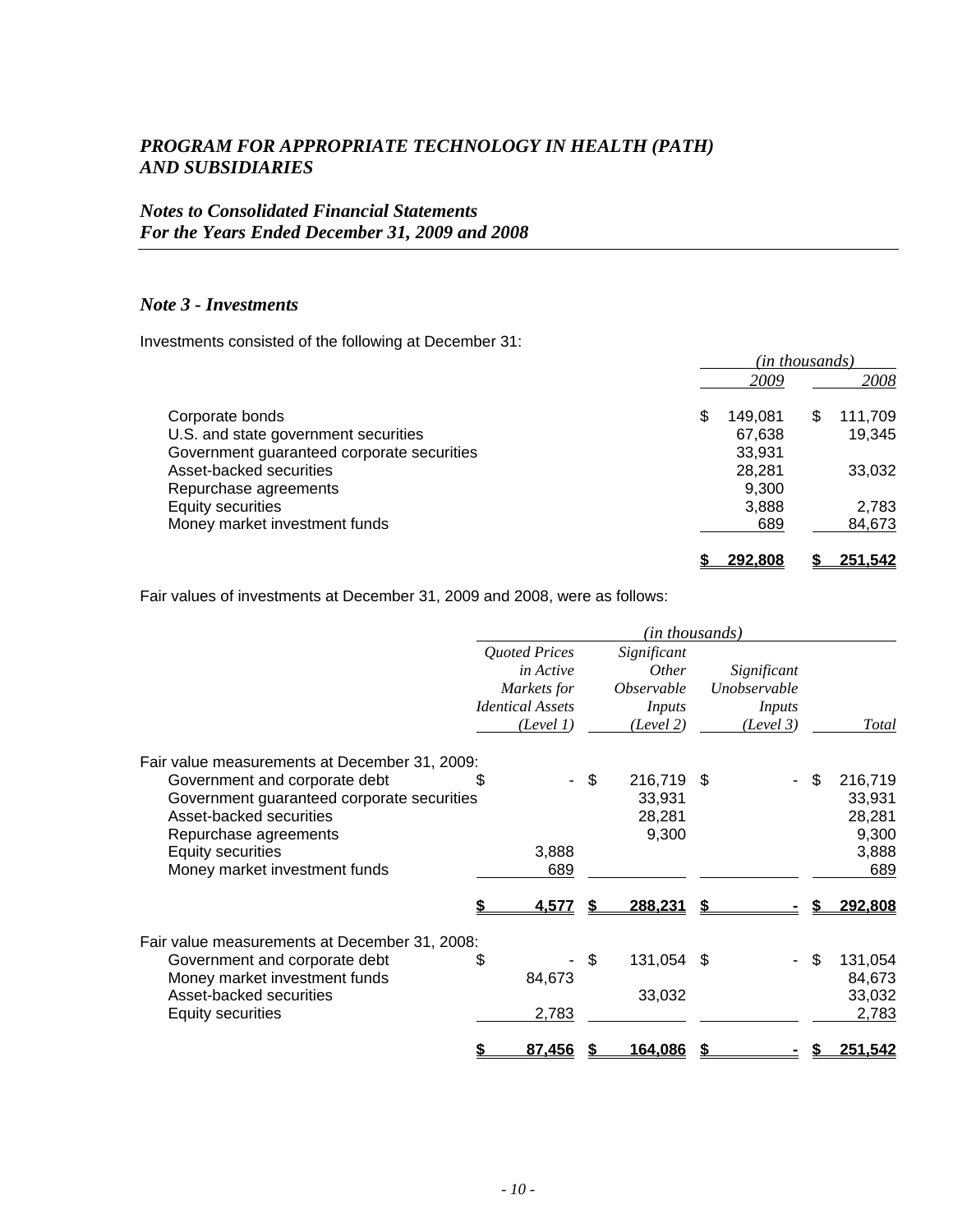*Notes to Consolidated Financial Statements For the Years Ended December 31, 2009 and 2008* 

#### *Note 3 - Continued*

Asset-backed securities are securities that are based on underlying pools of assets. A special purpose trust or instrument is set up which takes title to the assets and the cash flows are passed through to the investors in the form of an asset-backed security. The types of assets that can be securitized range from residential mortgages to credit card receivables.

The Organization invests some of its temporary surplus of cash on hand in repurchase agreements on a daily basis to earn a higher rate of return. The repurchase agreements have short-term maturities, usually overnight, and are collateralized by government securities.

Investment return was comprised of the following for the years ended December 31:

|                                             | (in thousands) |  |                |  |
|---------------------------------------------|----------------|--|----------------|--|
|                                             | 2009           |  | 2008           |  |
| Interest and dividends                      | \$<br>6,126    |  | 9,736          |  |
| Unrealized gains (losses)<br>Realized gains | 5,012<br>75    |  | (3,697)<br>599 |  |
|                                             |                |  |                |  |
|                                             | 11.213         |  | 6.638          |  |

#### *Note 4 - Contributions and Grants Receivable*

Contributions and grants receivable at December 31, consisted of the following:

|                                                                                   | (in thousands)              |   |                               |
|-----------------------------------------------------------------------------------|-----------------------------|---|-------------------------------|
|                                                                                   | 2009                        |   | 2008                          |
| Due in less than one year<br>Due in one to five years                             | 257,889<br>211,023          | S | 184,779<br>285,787            |
| Less present value discount (0.9% - 4.8%)<br>Less allowance for doubtful accounts | 468,912<br>(9,522)<br>(102) |   | 470,566<br>(17, 180)<br>(151) |
|                                                                                   | <u>459.288</u>              |   | <u>453.235</u>                |

Grants from the U.S. Government and certain non-government organizations are recorded as revenue when obligated, which may not reflect the full amount awarded. The total amount of un-obligated awards pending was \$257,721,272 and \$117,014,077 at December 31, 2009 and 2008, respectively.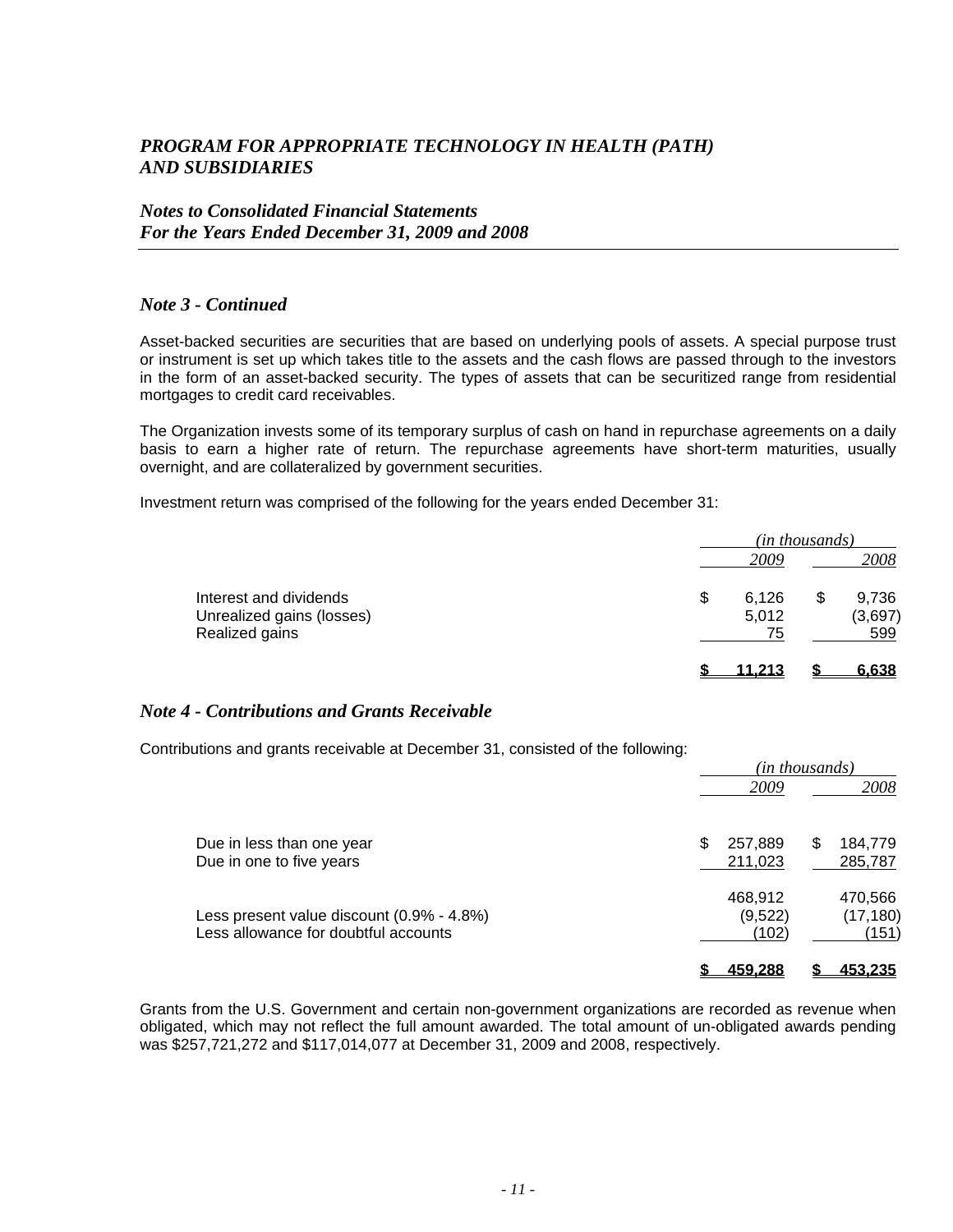### *Notes to Consolidated Financial Statements For the Years Ended December 31, 2009 and 2008*

#### *Note 5 - Furniture, Equipment and Leasehold Improvements*

The Organization funds purchases of furniture, equipment and leasehold improvements from two sources: from the capital fund, a designated reserve of unrestricted net assets, or directly from temporarily restricted project funds.

Furniture, equipment and leasehold improvements consisted of the following at December 31:

|                                                |           | (in thousands) |               |
|------------------------------------------------|-----------|----------------|---------------|
|                                                |           | 2009           |               |
|                                                | Capital   | Project        |               |
|                                                | Fund      | <b>Funds</b>   | <b>Total</b>  |
| <b>Furniture</b>                               | \$<br>580 | \$<br>224      | \$<br>804     |
| Equipment                                      | 3,825     | 3,762          | 7,587         |
| Leasehold improvements                         | 7,142     |                | 7,142         |
| Construction in progress                       | 13,103    |                | 13,103        |
|                                                | 24,650    | 3,986          | 28,636        |
| Less accumulated depreciation and amortization | (8, 817)  | (2,958)        | (11, 775)     |
|                                                | 15.833    | <u>1.028</u>   | <u>16,861</u> |

|                                                         | (in thousands) |                        |    |                         |    |                       |
|---------------------------------------------------------|----------------|------------------------|----|-------------------------|----|-----------------------|
|                                                         |                |                        |    | 2008                    |    |                       |
|                                                         |                | Capital<br><b>Fund</b> |    | Project<br><b>Funds</b> |    | <b>Total</b>          |
| <b>Furniture</b><br>Equipment<br>Leasehold improvements | \$             | 183<br>3,575<br>7,038  | \$ | 223<br>3,280<br>90      | \$ | 406<br>6,855<br>7,128 |
| Less accumulated depreciation and amortization          |                | 10,796<br>(7,676)      |    | 3,593<br>(2, 374)       |    | 14,389<br>(10,050)    |
|                                                         |                | 3,120                  |    | <u>1.219</u>            |    | 4,339                 |

#### *Note 6 - Patent*

The Organization holds a patent for the UltraRice Technology for fortified rice originally valued at \$3,270,000. The patent was issued in March 1995 and expires in March 2015. The patent is being amortized over its expected useful life of 18.25 years. Accumulated amortization totaled \$2,329,315 and \$2,150,137 as of December 31, 2009 and 2008, respectively.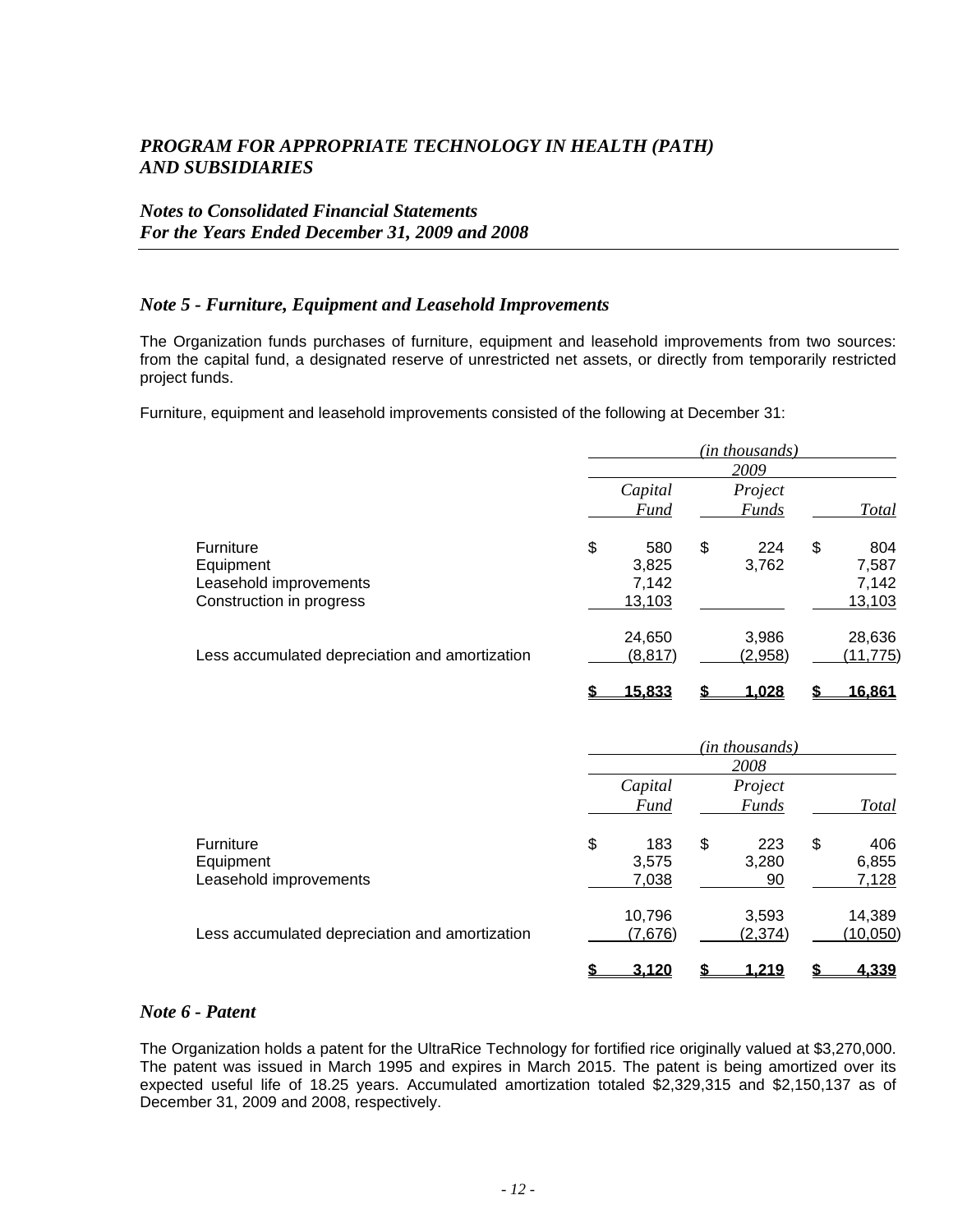#### *Note 7 - Line of Credit*

The Organization has a revolving line of credit for up to \$1,000,000 with a commercial bank for working capital purposes available through December 31, 2010. Interest on the line is at LIBOR plus 1.50%. No amounts were outstanding under the line of credit at December 31, 2009 or 2008. The line of credit is secured by the Organization's personal property.

#### *Note 8 - Notes Payable*

Long-term notes payable consisted of the following at December 31,

|                                                                                                                                                                                                                                                                                                                                                                                                                                                                    | ( <i>in thousands</i> ) |       |    |              |
|--------------------------------------------------------------------------------------------------------------------------------------------------------------------------------------------------------------------------------------------------------------------------------------------------------------------------------------------------------------------------------------------------------------------------------------------------------------------|-------------------------|-------|----|--------------|
|                                                                                                                                                                                                                                                                                                                                                                                                                                                                    |                         | 2009  |    | 2008         |
| Note payable to a commercial bank maturing December 2014.<br>Interest payments fluctuate based on the one-month LIBOR rate<br>plus 1.65% (1.88% at December 31, 2009). Principal is payable in<br>monthly installments of \$14,667. The note is secured by the<br>Organization's personal property. The note includes certain<br>restrictive covenants including the requirement for the<br>Organization to maintain certain financial ratios.                     | \$                      | 5,000 | \$ |              |
| Program-related investment from a private foundation in the form<br>of a note payable maturing November 2019. Interest is paid at a<br>2% fixed rate. Quarterly principal and interest payments of \$69,114<br>are required. The note is secured by the Organization's trade<br>fixtures, equipment and furnishings. The note includes certain<br>restrictive covenants including the requirement for<br>the<br>Organization to maintain certain financial ratios. |                         | 2,443 |    |              |
| Note payable to a commercial bank maturing July 2012. Interest<br>payments fluctuate based on the one-month LIBOR rate plus<br>0.95% (1.19% and 2.85% at December 31, 2009 and 2008,<br>respectively). The note was repaid in full in January 2010.                                                                                                                                                                                                                |                         | 853   |    | 1,183        |
|                                                                                                                                                                                                                                                                                                                                                                                                                                                                    |                         | 8.296 |    | <u>1.183</u> |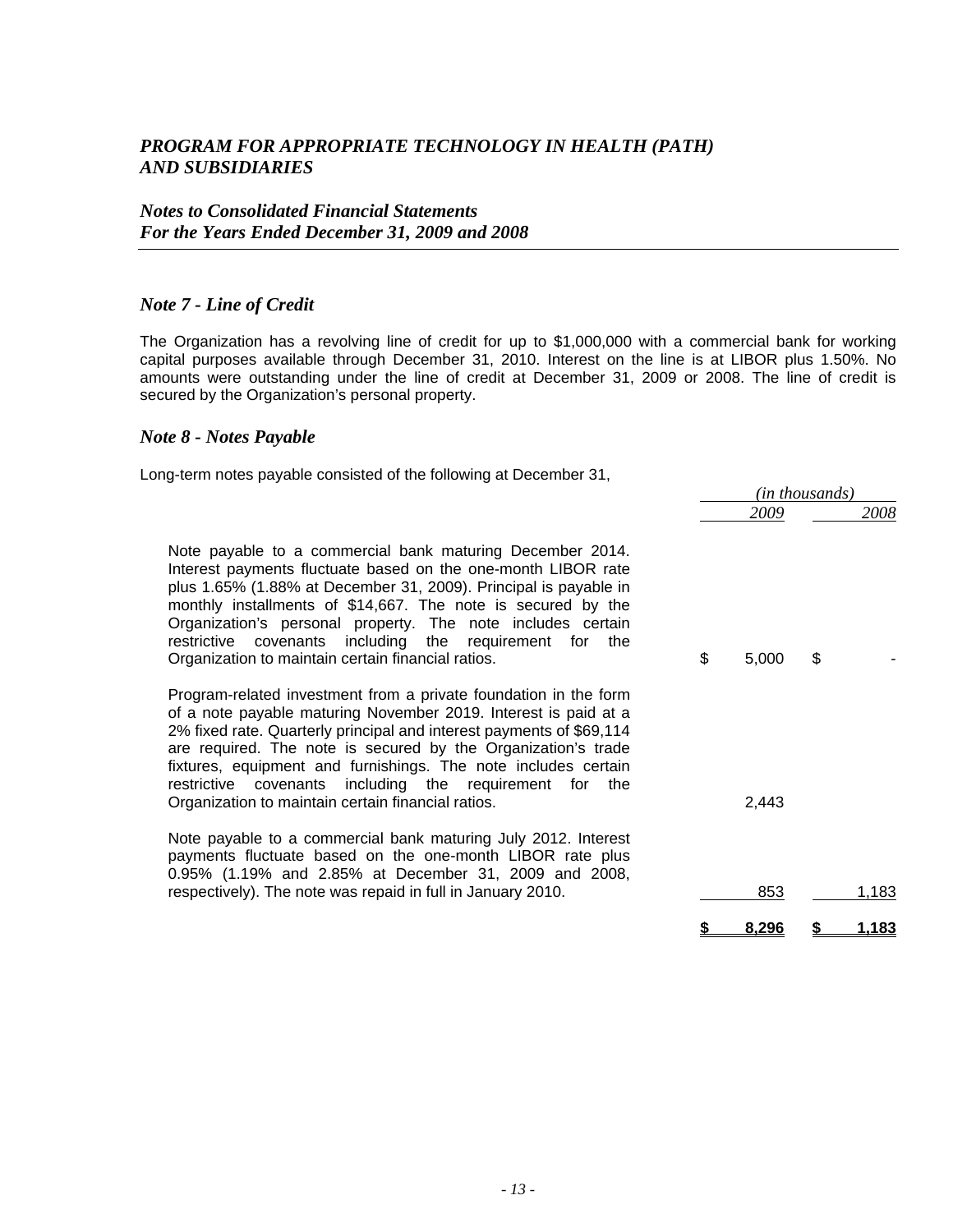#### *Notes to Consolidated Financial Statements For the Years Ended December 31, 2009 and 2008*

#### *Note 8 - Continued*

Maturities of notes payable are as follows:

#### *Year Ending December 31, (in thousands)*

| 2010       | \$<br>1,582 |
|------------|-------------|
| 2011       | 734         |
| 2012       | 739         |
| 2013       | 743         |
| 2014       | 748         |
| Thereafter | 3,750       |
|            | 8.296       |

#### *Note 9 - Self-Insurance Reserve*

The Organization maintains a research insurance program made up of a Self-Insured Retention (SIR) reserve fund and an excess insurance policy. The Organization's SIR program covers claims up to \$250,000 per incidence and is funded by allocations to programs that are conducting clinical trials involving human subjects. As of December 31, 2009, \$2,242,500 has been funded and set aside in the reserve. It is anticipated that additional planned annual allocations and interest income will add to the reserve going forward. Additionally, the Organization also carries an excess insurance policy to cover any potential claims from \$250,000 to \$10,000,000.

#### *Note 10 - Unrestricted Net Assets*

Unrestricted net assets consisted of the following at December 31:

|                                  | (in thousands) |             |  |  |
|----------------------------------|----------------|-------------|--|--|
|                                  | 2009           | 2008        |  |  |
| Capital Fund                     | \$<br>2,000    | \$<br>2,000 |  |  |
| <b>Catalyst Fund</b>             | 2,223          | 1,353       |  |  |
| <b>FIPI</b>                      | 88             | 264         |  |  |
| Patent                           | 941            | 1,120       |  |  |
| Board-designated endowment       | 1,827          | 1,389       |  |  |
| FTT (Operations)                 | 77             | 77          |  |  |
| FTT (Corpus)                     | 2,027          | 2,027       |  |  |
| Self-Insurance Retention reserve | 2,243          | 2,232       |  |  |
| Special Project Fund             | 62             | 73          |  |  |
| Undesignated                     | 5,988          | 3,846       |  |  |
|                                  | <u>17.476</u>  | 14,381      |  |  |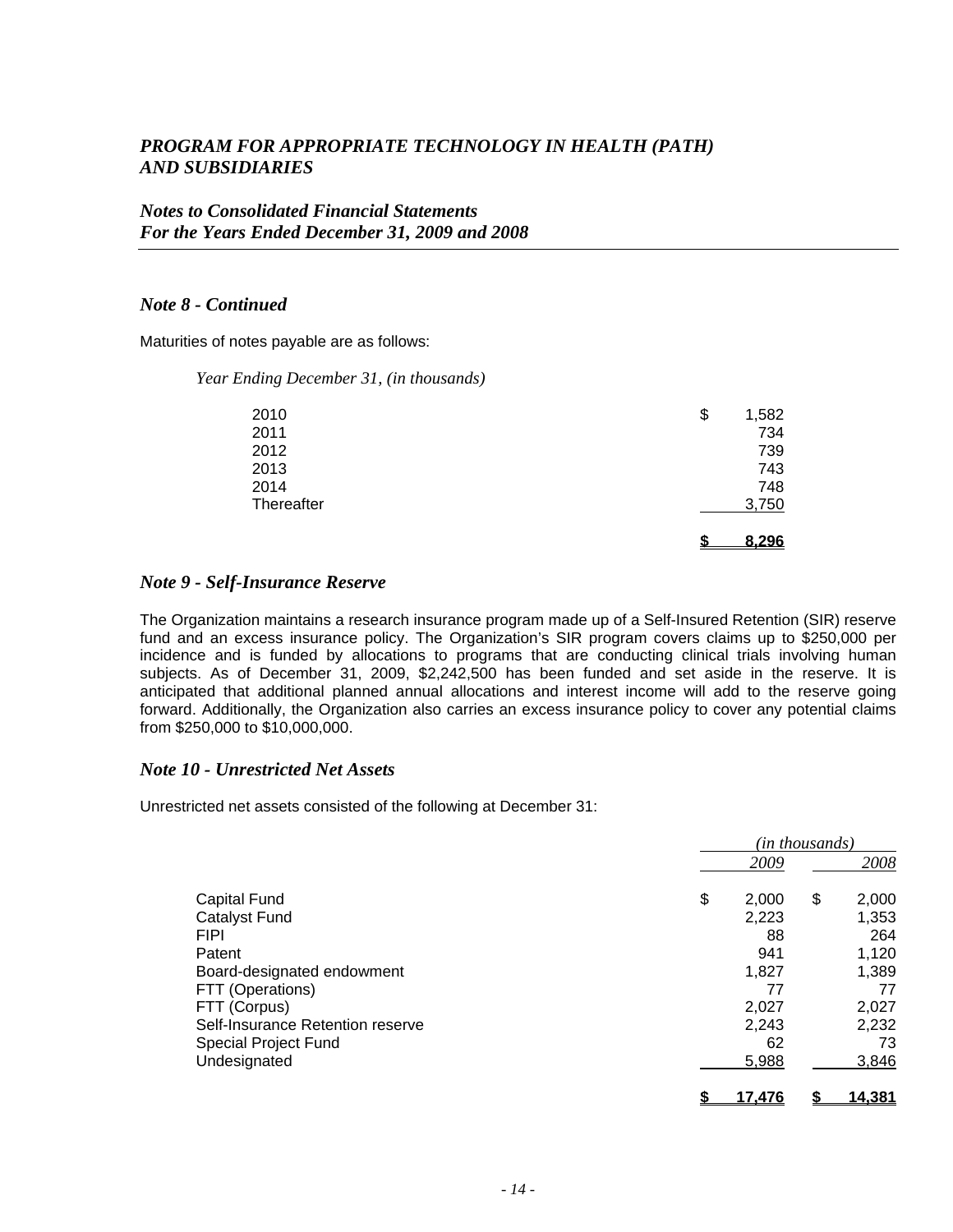#### *Notes to Consolidated Financial Statements For the Years Ended December 31, 2009 and 2008*

#### *Note 10 - Continued*

The following is a description of board designated unrestricted net assets:

**Capital Fund -** Represents the portion of net assets attributed to the net book value of fixed assets and amounts designated for future purchases of fixed assets, net of any related loan balance.

**Catalyst Fund -** Represents those donor funds contributed to the Organization that serve as a key source of innovation funding; funds that support new initiatives, leverage major grants and meet critical organizational needs.

**FIPI -** The Fund for Intellectual Property and Innovation (FIPI) (formerly The Fund for Health Technologies - FHT) is a reserve generated by net royalty earnings and license fees resulting from the licensing and/or transfers of technologies. The funds are used for patent application and maintenance, and the advancement of technologies.

**Patent - Represents the net value of the donated UltraRice Patent (see Note 6).** 

**Board-designated Endowment -** The endowment that is included in unrestricted net assets represents amounts designated by the Board. In 2008, this also included unrestricted earnings on total endowment funds. Due to new UPMIFA reporting rules this balance was transferred to temporarily restricted net assets in 2009 (see Note 11).

**FTT (Operations)** - The Fund for Technology Transfer (FTT) Operations fund is a reserve generated by net operating earnings of FTT. The reserve is used to supplement funding for operating costs.

**FTT (Corpus) -** The FTT Corpus fund represents funds available for lending. Funds are either out on loan or are invested in interest bearing accounts. Income on these funds is used for funding FTT Operations.

**Self-Insurance Retention Reserve -** The amount funded to date to pay the Organization's share of any claims resulting from settlement or judgment of actions as a result of clinical trials (see Note 9).

**Special Project Fund -** The special project fund is a reserve of unrestricted funding that will be applied to specific programs.

#### *Note 11 - Endowment*

The Organization's endowment consists of a number of funds established for a variety of purposes. Its endowment includes both donor-restricted endowment funds and funds designated by the Board to function as an endowment (quasi-endowment). As required by generally accepted accounting principles, net assets associated with endowment funds, including quasi-endowments, are classified and reported based on the existence or absence of donor-imposed restrictions.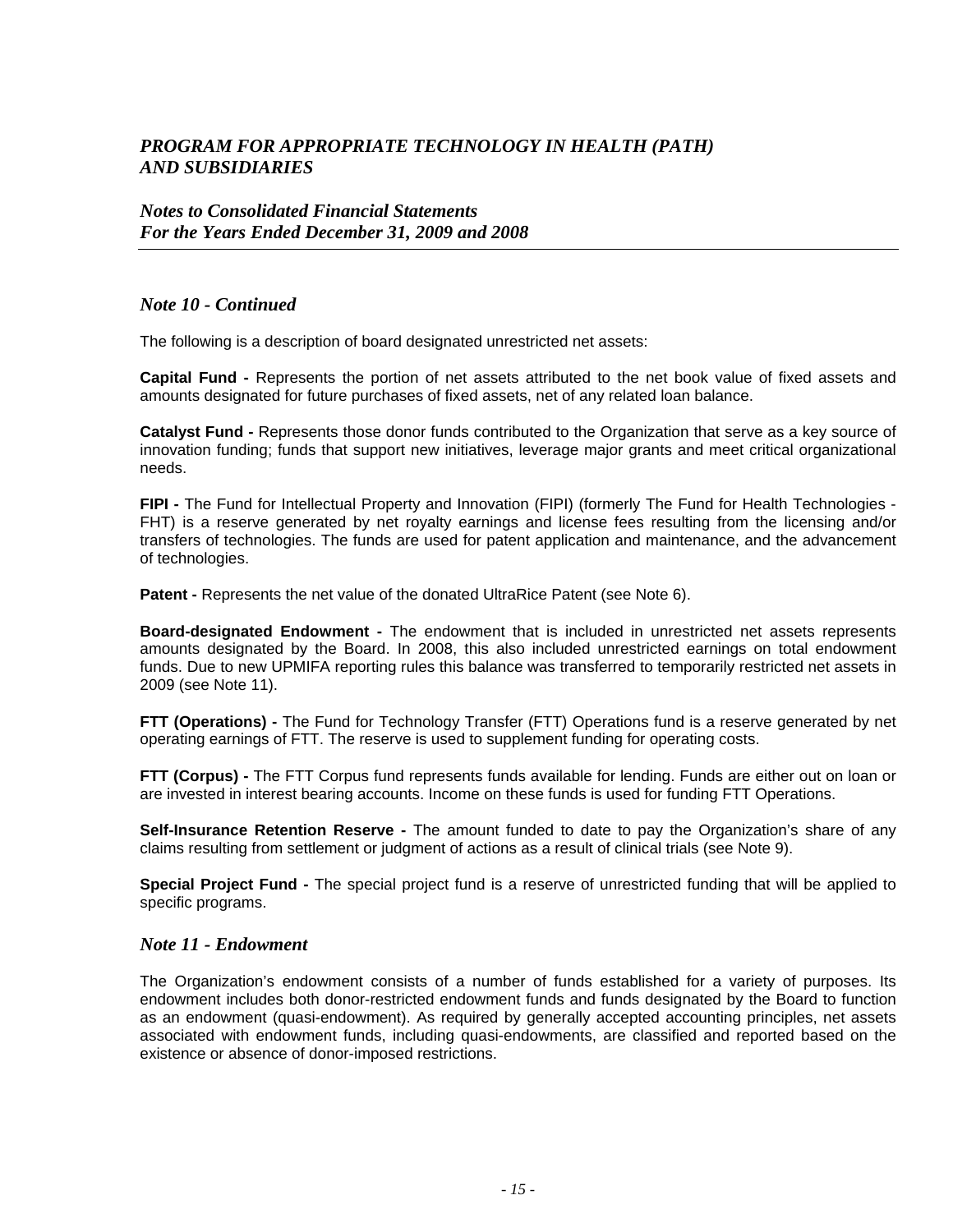#### *Notes to Consolidated Financial Statements For the Years Ended December 31, 2009 and 2008*

#### *Note 11 - Continued*

The Board of Directors of the Organization adopted provisions of the Washington State Uniform Prudent Management of Institutional Funds Act (UPMIFA) during the year ended December 31, 2009. The Organization has interpreted the law as requiring the preservation of the fair value of the original gift as of the gift date of the donor-restricted endowment funds absent explicit donor stipulations to the contrary. As a result of this interpretation, the Organization classifies as permanently restricted net assets (a) the original value of gifts donated to the permanent endowment, and (b) the original value of subsequent gifts to the permanent endowment. The remaining portion of the donor-restricted endowment fund that is not classified in the permanently restricted net assets is classified as temporarily restricted net assets until those amounts are appropriated for expenditures by the Organization in a manner consistent with the standard of prudence described by UPMIFA.

In accordance with UPMIFA, the Organization considers the following factors in making a determination to appropriate or accumulate donor-restricted endowment funds: 1) duration and preservation of the endowment fund; 2) the purposes of the Organization and the endowment fund; 3) general economic conditions; 4) effect of inflation or deflation; 5) the expected total return from income and the appreciation of investments; 6) other resources of the Organization; and, 7) the investment policy of the Organization.

As of December 31, 2009 and 2008, endowment net assets consisted of the following:

|                                                                            | (in thousands)<br>2009                                                                     |  |  |  |
|----------------------------------------------------------------------------|--------------------------------------------------------------------------------------------|--|--|--|
|                                                                            | Temporarily Permanently<br>Restricted<br>Restricted<br><b>Total</b><br>Unrestricted        |  |  |  |
| Donor restricted endowment funds<br>Board designated quasi-endowment funds | \$<br>\$<br>752 \$<br>3,365<br>4,117<br>- \$<br>1,827<br>1,827                             |  |  |  |
|                                                                            | 5,944<br><u>1,827</u><br><u>752 \$</u><br><u>3,365</u><br>S.                               |  |  |  |
|                                                                            | (in thousands)<br>2008                                                                     |  |  |  |
|                                                                            | Temporarily Permanently<br>Restricted<br><b>Unrestricted</b><br>Restricted<br><b>Total</b> |  |  |  |
| Donor restricted endowment funds<br>Board designated quasi-endowment funds | \$<br>3,363<br>\$<br>\$<br>3,363<br>-\$<br>1,389<br>1,389                                  |  |  |  |

**\$ 1,389 \$ - \$ 3,363 \$ 4,752**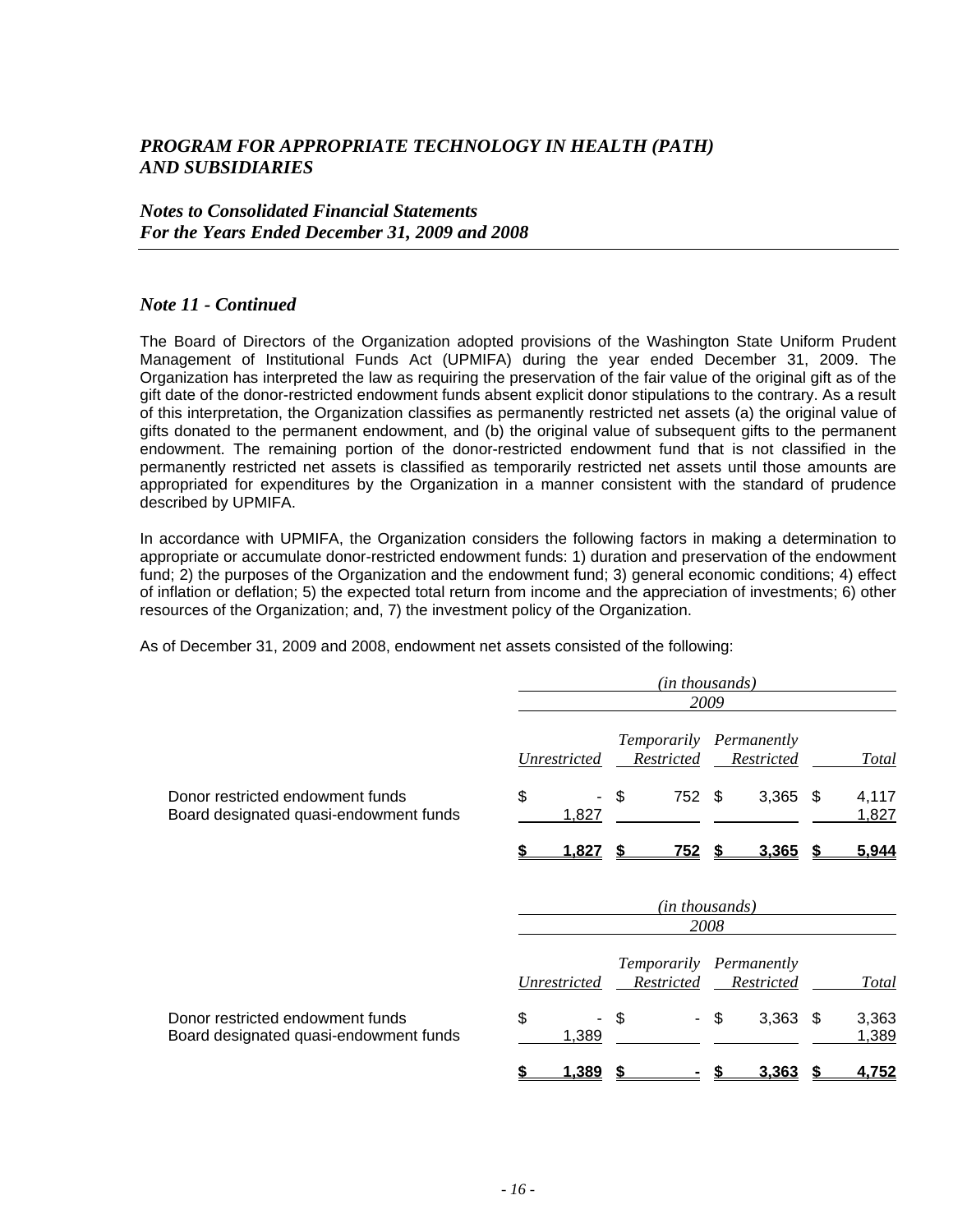### *Notes to Consolidated Financial Statements For the Years Ended December 31, 2009 and 2008*

#### *Note 11 - Continued*

Changes to endowment net assets are as follows for the years ended December 31:

|                                                                                                     | (in thousands)<br>2009 |                     |                                       |      |              |  |              |
|-----------------------------------------------------------------------------------------------------|------------------------|---------------------|---------------------------------------|------|--------------|--|--------------|
|                                                                                                     |                        | <i>Unrestricted</i> | Temporarily Permanently<br>Restricted |      | Restricted   |  | Total        |
| Endowment net assets, December 31, 2008                                                             | \$                     | $1,389$ \$          |                                       | - \$ | $3,363$ \$   |  | 4,752        |
| Endowment investment return -<br>Interest and dividends<br>Realized and unrealized gains and losses |                        | 64<br>416           | 93<br>617                             |      |              |  | 157<br>1,033 |
| Total endowment investment return                                                                   |                        | 480                 | 710                                   |      |              |  | 1,190        |
| Contributions                                                                                       |                        |                     |                                       |      | 2            |  | 2            |
| Transfer to comply with UPMIFA                                                                      |                        | (42)                | 42                                    |      |              |  |              |
| Endowment Net Assets, December 31, 2009                                                             |                        | <u>1,827 </u>       | 752                                   |      | <u>3.365</u> |  | <u>5.944</u> |

|                                                                                                     | (in thousands)<br>2008 |                |                                       |        |            |  |                |
|-----------------------------------------------------------------------------------------------------|------------------------|----------------|---------------------------------------|--------|------------|--|----------------|
|                                                                                                     |                        | Unrestricted   | Temporarily Permanently<br>Restricted |        | Restricted |  | Total          |
| Endowment net assets, December 31, 2007                                                             | \$                     | $3,132$ \$     |                                       | $-$ \$ | $3,342$ \$ |  | 6,474          |
| Endowment investment return -<br>Interest and dividends<br>Realized and unrealized gains and losses |                        | 176<br>(1,767) |                                       |        |            |  | 176<br>(1,767) |
| Total endowment investment return                                                                   |                        | (1,591)        |                                       |        |            |  | (1,591)        |
| Contributions                                                                                       |                        |                |                                       |        | 21         |  | 21             |
| Appropriation of endowment for expenditure                                                          |                        | (152)          |                                       |        |            |  | (152)          |
| Endowment Net Assets, December 31, 2008                                                             |                        | <u>1.389</u>   |                                       |        | 3.363      |  | 4.752          |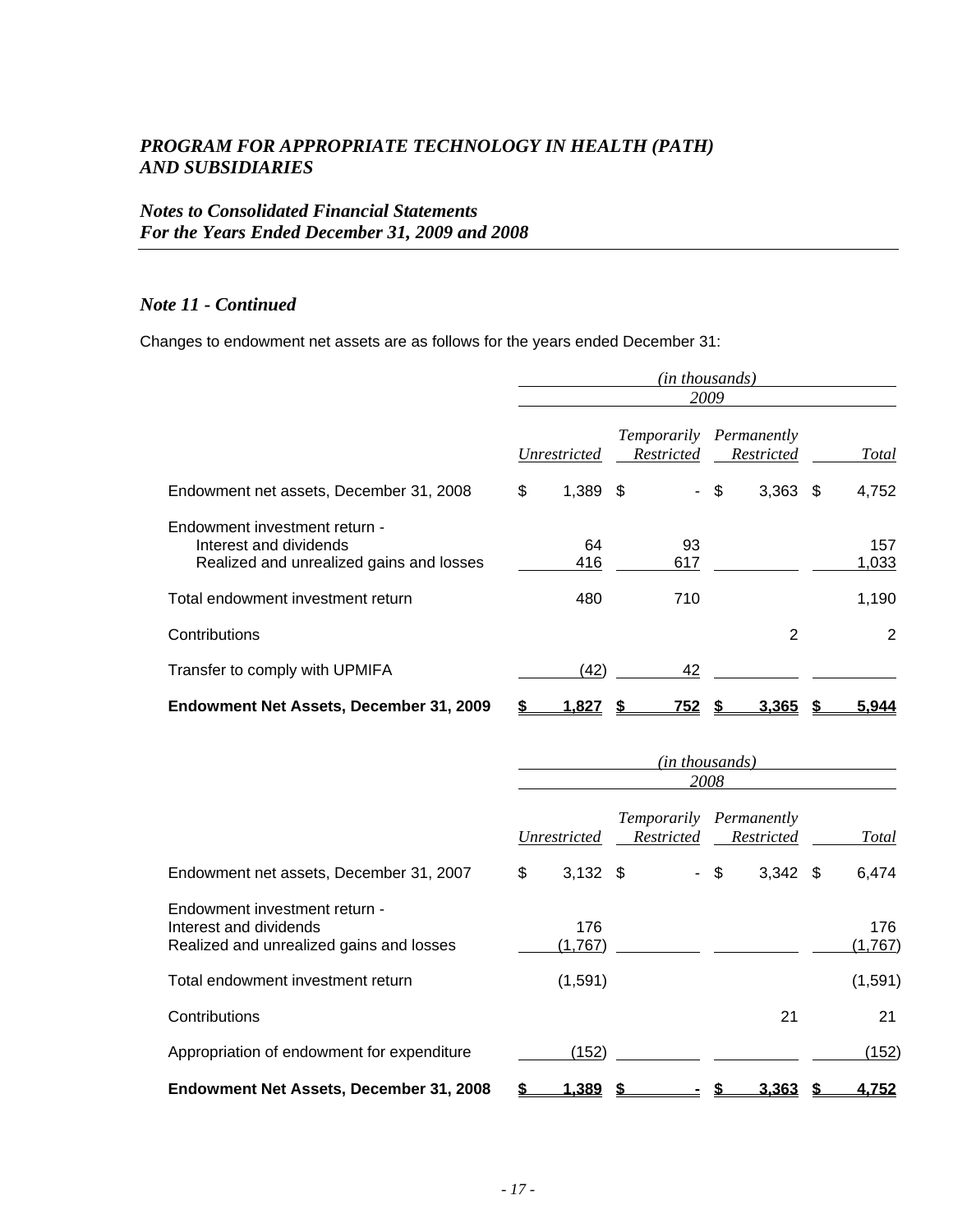#### *Notes to Consolidated Financial Statements For the Years Ended December 31, 2009 and 2008*

#### *Note 11 - Continued*

The Organization has adopted investment and spending policies for endowment assets that attempt to provide a predictable stream of funding to programs supported by its endowment while seeking to maintain the purchasing power of the endowment assets. Endowment assets include those assets of donor-restricted funds that the Organization must hold in perpetuity or for donor-specified periods as well as board-designated funds. Under this policy, as approved by the Board of Directors, the endowment assets are invested in mutual funds to ensure a broad diversification among investment styles, sectors, industries, market capitalizations and credit quality. These vehicles offer the advantages of economies of scale, greater liquidity, broader diversification, cost efficiency, lower transaction costs and low minimum investment requirements not available through separate account management. The performance objective for the total endowment investment portfolio is to achieve an annualized investment return, net of fees, which will exceed a composite index composed of 40 percent Barclays Capital Aggregate Index and 60 percent S&P 500 Index. Performance is monitored quarterly over rolling one-year, three-year and five-year periods. The Organization expects its endowment funds, over time, to provide an average rate of return of approximately 5 percent annually. Actual returns in any given year may vary from this amount based on current market conditions.

To satisfy its long-term rate-of-return objectives, the Organization relies on a total return strategy in which investment returns are achieved through both capital appreciation (realized and unrealized) and current yield (interest and dividends). The Organization targets a diversified asset allocation between two asset classes: 40 percent fixed income and 60 percent equity investments to achieve its long-term return objectives within prudent risk constraints.

The Organization has a policy of appropriating for maximum distribution each year of up to 5% of the market value of its endowment fund's fair value calculated on an average year end balance for the 3 year period through the current calendar year-end preceding the fiscal year in which the distribution is planned. There was no appropriation in 2009. In establishing this policy, the Organization considered the long-term expected return on its endowment and the need for that return to provide additional protection for any necessary adjustment to the value of the endowment for inflation. Accordingly, any spending from endowment earnings must be made from accumulated earnings in excess of a reserve provision. Any earnings in excess of the reserve and payout are reinvested appropriately in the endowment. This is consistent with the Organization's objective to maintain the purchasing power of the endowment assets held in perpetuity or for a specified term as well as to provide additional real growth through new gifts and investment return.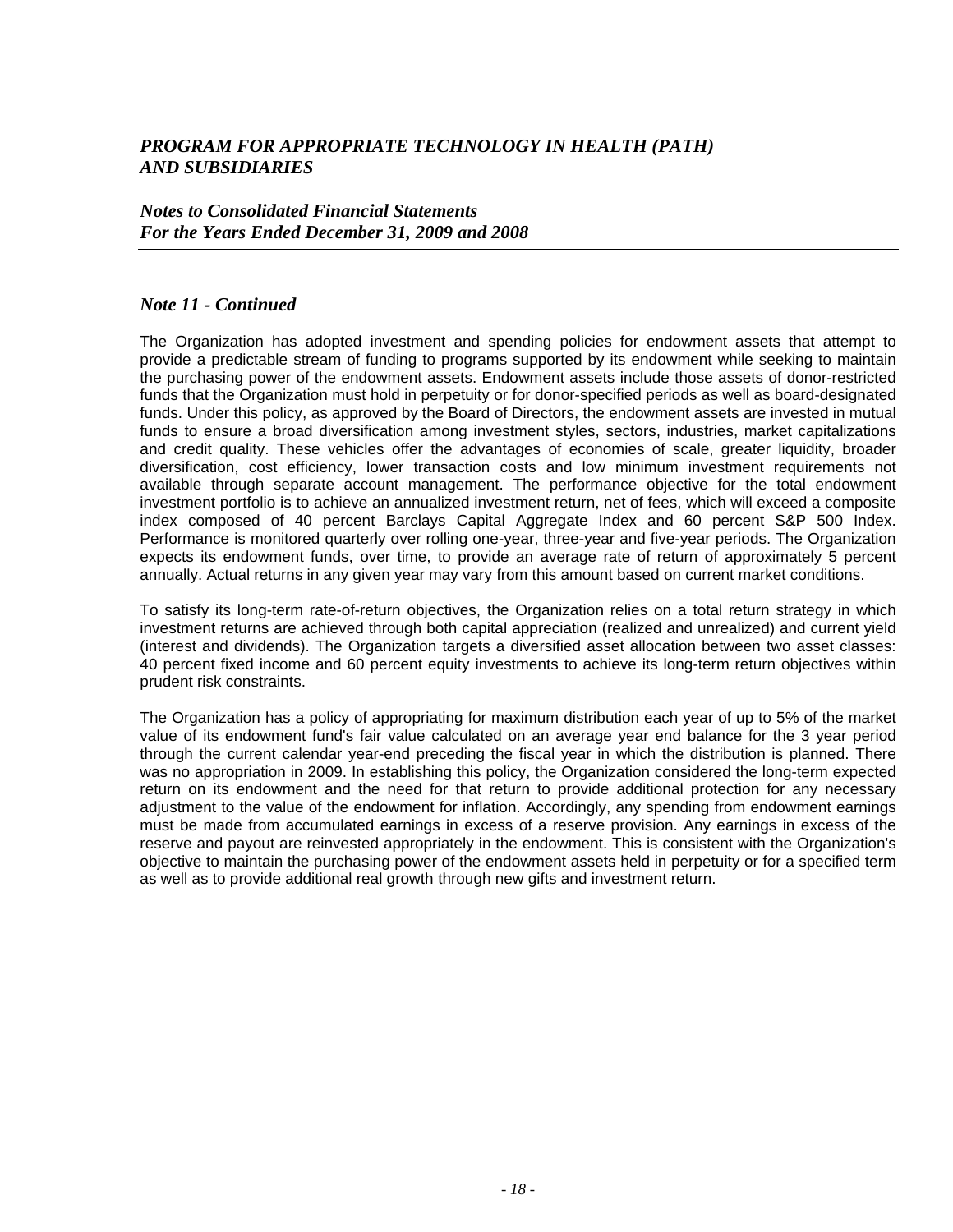#### *Notes to Consolidated Financial Statements For the Years Ended December 31, 2009 and 2008*

#### *Note 12 - Employee Benefits*

The Organization sponsors a defined contribution 401(k) plan (the Plan). Under the Plan employees may elect to contribute up to 75% of their pre-tax salaries. The Organization will match the employee's contribution monthly at a ratio of 1:1 for the first 2%, 2:1 for the next 4% with a maximum employer contribution equal to 4% of pre-tax salary. Employer matching contributions to the Plan are fully vested after one year of completed service. Employee optional contributions in the Plan vest immediately. In addition, the Organization may make a voluntary employer contribution of up to 8% of employees' base compensation. Voluntary employer contributions to the Plan vest 20% for each completed year of service. All regular U.S. hire employees are eligible to enter the Plan on the first of the month after completing three months of employment. PATH also offers an optional Roth 401(k) plan.

Employer contributions for both U.S.-based plans totaled \$4,137,945 and \$3,412,449 for the years ended December 31, 2009 and 2008, respectively. Total global pension costs totaled \$4,688,731 and \$3,925,067 for the years ended December 31, 2009 and 2008, respectively.

#### *Note 13 - Commitments and Contingencies*

**Operating Leases -** A summary of annual non-cancelable minimum commitments under operating leases for office space and equipment is as follows:

#### *Years Ending December 31, (in thousands)*

| 2010       | \$<br>7,774 |
|------------|-------------|
| 2011       | 5,968       |
| 2012       | 3,436       |
| 2013       | 3,452       |
| 2014       | 3,656       |
| Thereafter | 43,209      |
|            | 67.495      |

Rental expense was \$5,129,491 and \$4,554,393 in 2009 and 2008, respectively.

The Organization entered into a lease agreement to relocate its headquarters office to a new location in January 2010. The new lease has a lease term of 15 years beginning in January 2010, with 2 five-year extension options available. The future minimum annual rental payments are subject to escalations of the base rent and are included in the commitments schedule above. Additional rent will be paid for the Organization's pro rata share of property tax, common area maintenance and insurance costs. The lease agreement provides for certain lease incentives and leasehold improvements to be provided to the Organization by the landlord.